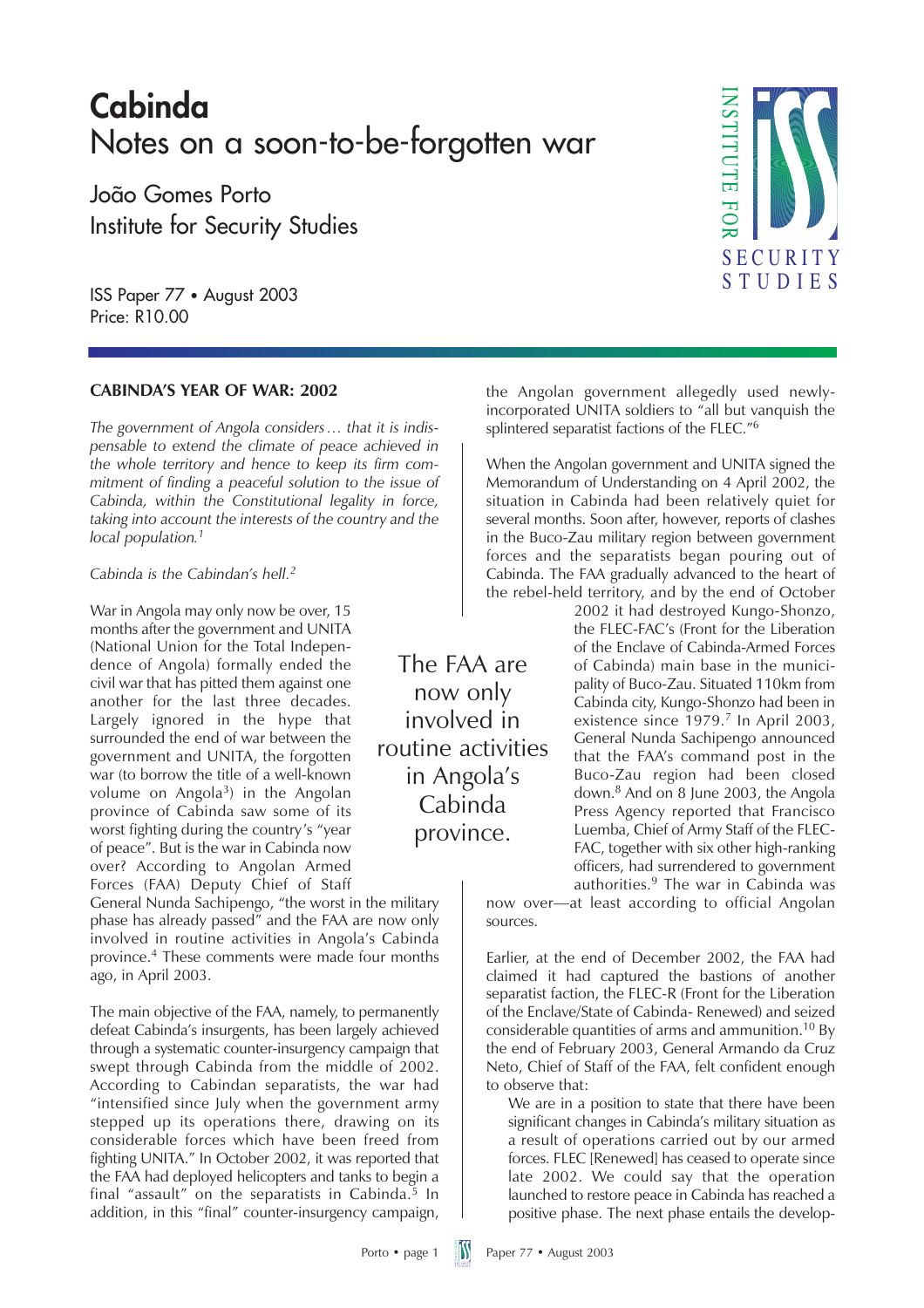ment of border control mechanisms so as to prevent FLEC forces from regrouping and returning.<sup>11</sup>

Militarily, the FLEC-FAC, under the Presidency of N'Zita Henriques Tiago and the military command of Estanislau Bomba, presented the strongest resistance to the FAA's recent advance. Based predominantly in the northern centre of the province, it has operated mostly in Buco-Zau, Belize and Micongue. On the other hand, the other main separatist faction, the FLEC-R, although weaker militarily and having engaged in virtually no military activity for some months now, has evidenced a stronger political organization. Whatever their strengths, however, Cabinda's armed secessionist movements, with an estimated combined number of troops of no more than 2,000, were powerless in the face of the FAA's large-scale offensive.<sup>12</sup>

#### **THE HUMAN COSTS OF WAR**

The way in which the counter-insurgency operation in Cabinda was pursued was inspired by the successful tactics of the 1988–2002 war against UNITA, and the consequences for Cabinda's civilian population have been almost identical to those suffered by the general civilian population. As discussed below, Cabinda's "year of war" resulted in the displacement and indiscriminate abuse of thousands of civilians, in summary executions, rape and torture, in the destruction of property and in the pillage of villages. Nevertheless, as was the case in "mainland" Angola, these blatant violations of human rights were not committed exclusively by government forces. Cabinda's armed separatists were equally responsible for grave human rights abuses, in a conflict that, although militarily characterized as low intensity, has had a tremendous impact on the lives and livelihoods of Cabinda's population.

It is difficult to evaluate the humanitarian situation in a province that is essentially off-limits to all but those who work in the oil industry. As recently as January 2003, the FAA prohibited a United Nations humanitarian assessment mission from leaving Cabinda town, even though the mission had been suggested by Sergio Vieira de Mello, United Nations High Commissioner for Human Rights.13 Nevertheless, non-governmental organizations, both foreign and Angolan, have been able to report on the situation. Thus Amnesty International describes the situation as follows in its 2003 report:

There were numerous allegations of human rights abuses but it was difficult to obtain independent corroboration. FLEC sources reported indiscriminate bombardments and land attacks on villages and makeshift camps in the forest to which hundreds of civilians fled. They said that during these attacks scores of unarmed civilians including women and children were killed and homes were looted and burned. They also reported that soldiers raped women and girls, sometimes in front of family members. …FLEC factions were also reported to

have attacked unarmed civilians and carried out other human rights abuses.14

Some of the humanitarian consequences of Cabinda's "year of war" have been more fully detailed in a recent report entitled "Terror in Cabinda",15 which was released on 10 December 2002. This report was produced by the Ad-Hoc Commission for Human Rights in Cabinda, under the co-ordination of human rights activist and journalist Rafael Marques and with the assistance of two Roman Catholic priests, Paulo Taty and Jorge Congo. This first comprehensive report on the human rights situation in the province (going back to March 1997) gives a detailed account of cases of murder, summary executions, arbitrary detentions, torture, disappearances, sexual assault and rape, as well as cases of pillage, perpetrated by all the parties involved. The cases, which are individually described and documented, are said to be no more than a sample of the total number of cases of human rights' abuses by both government forces and the separatist movements.

While characterized as low intensity, the extent of the war in Cabinda and its disproportionate impact on civilians give it extremely harsh contours. The authors of the report remind us of this when they point out that the war was fought throughout the province largely because the insurgency was seen as having the implicit blessing of the majority of Cabindans. Because "Cabinda's population affirms itself, in its majority, as sympathisers of the self-determination cause", the impact of the war on civilians was severe, with allegations of government forces reacting to attacks by separatist guerrillas by retaliating against civilians.16

The counter-insurgency effort undoubtedly had an inordinate impact on the everyday lives and livelihoods of Cabindans. For example, when the FAA seized the FLEC-FAC's jungle base of Kungo-Shonzo in October 2002, the localities of Nekuto, Buco-Zau, Belize and Miconje were heavily bombarded.<sup>17</sup> In addition, according to the "Terror in Cabinda" report, "in the interior of Cabinda, peasants are not authorised to farm without the presence of a soldier, to prevent them from contacting the FLEC." A similar situation pertains in terms of the population's access to the river Luali, situated between the municipalities of Buco-Zau and Belize. Military forces control access to the water for all purposes, allowing access only between 7am and midday and 2pm and 6pm in the afternoon. Equally worrying, however, are the report's allegations that

other villages, such as Caio Kaliado, Sintu Butiianga, S. Pedro Kota (Povo Grande), Chimuanda, Makongolo e Chioba… are being the target of strange repopulation movements with families coming from the south of Angola.18

The FAA has vehemently denied these accusations. On 12 April 2003, in an interview on Radio Ecclesia, Deputy Chief of Staff General Nunda downplayed the separatists' claims of FAA attacks on civilians.<sup>19</sup>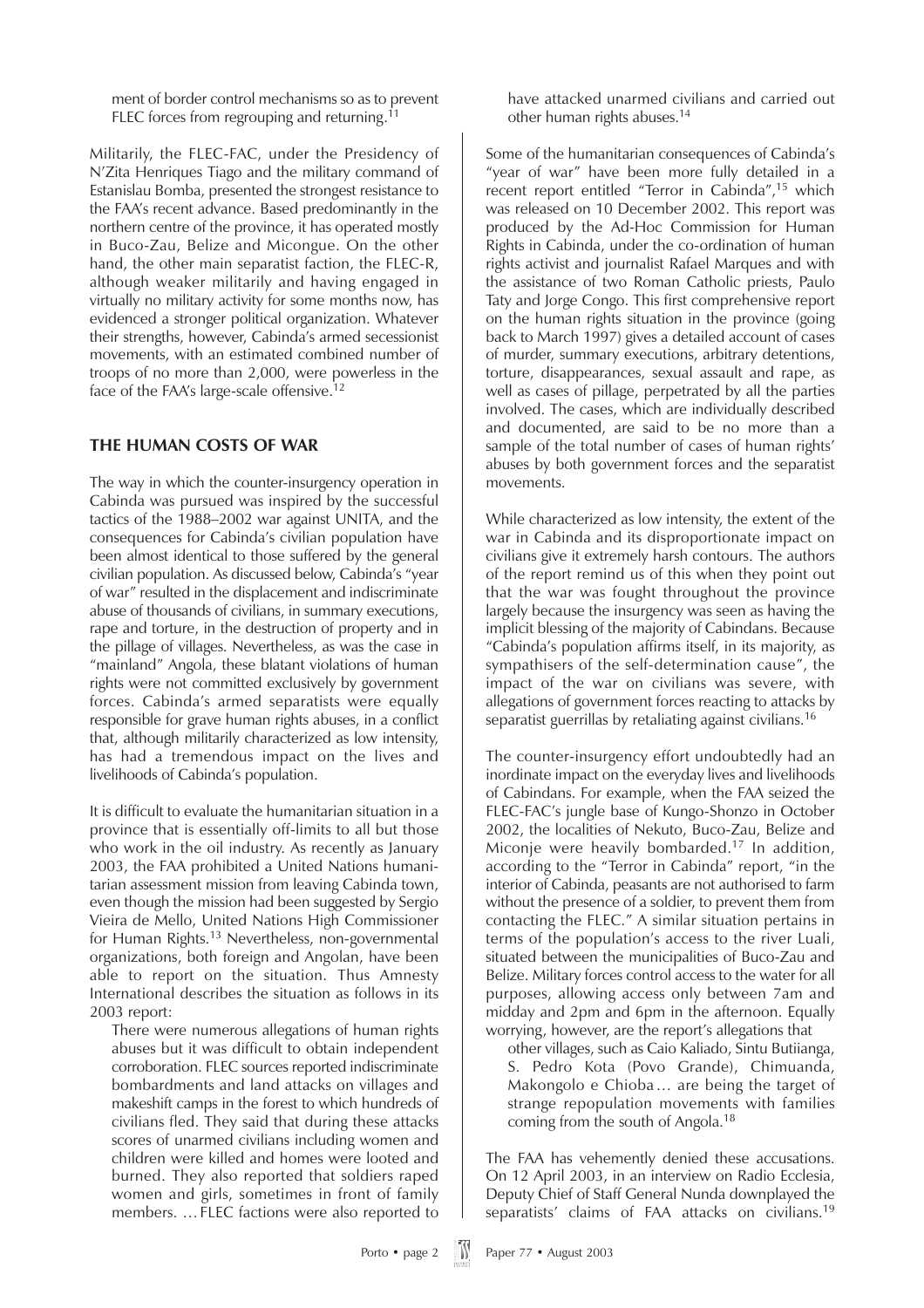However, the extent of the humanitarian crisis is such that the MPLA's Provincial Committee in Cabinda felt it necessary for the Provincial government to "launch an urgent SOS to national and international humanitarian organisations." Although the MPLA's communiqué congratulates the FAA on its successful operations in the province and maintains that Cabinda's humanitarian crisis is above all a result of "the massive return of citizens who abandoned the independentist [sic] factions of the FLEC", the fact of the matter is that the MPLA's declarations add to the mounting evidence on Cabinda's troubled year.20

The war in Cabinda, for so long out of the public eye, has inevitably gained prominence and international attention. Beginning in the late 1990s, the recrudescence of guerrilla activity coupled with the taking of hostages (mostly foreign workers) gave the Cabinda question, both politically and militarily, its most significant visibility since the  $1970s<sup>21</sup>$  The "Terror in Cabinda" report brought the current situation to a wider audience, while the participation of a Cabindan delegation at the  $59<sup>th</sup>$  session of the Human Rights Commission of the United Nations, which ended on 3 March 2003, is evidence of increased concern over developments in this troubled Angolan province. However, as is discussed below, the cumulative effect of conflict escalation and increased international attention on developments in the enclave has not, as yet, contributed in any significant manner to a serious debate on the future status of Cabinda, either from the government or from the separatists.

#### **AN OVERVIEW OF CABINDA**

The town of Cabinda has a sleepy, forgotten air about it. It feels lush and green with wide, tree-shaded streets and a striking absence of rubbish—a stark contrast with Luanda. …From the beach and high points in town, the platforms and oil flares stretched out on the horizon are visible, pumping oil day and night. Otherwise, there is very little presence of the oil companies' foreign employees in town. They all live in Malongo, a gated compound some 15km down the road. Malongo bears the legacy of Cabinda's long history of war; it is still surrounded by landmines. The employees go by helicopter from the airport to their compound and bypass the town completely.22

With an area of approximately 2 800 sq miles, the Angolan province of Cabinda is unique in being separated from the rest of the country by a strip, some 60 km wide, of the Democratic Republic of Congo (DRC) along the lower Congo river. Cabinda borders the Congo Republic to the north and north-northeast and the DRC to the east and south. The town of Cabinda is the chief population centre. According to a 1995 census, Cabinda has an estimated population of 600,000, approximately 400,000 of whom live in neighbouring countries. Population estimates are, however, highly unreliable.



*Source: Magellan Geographix*

Consisting largely of tropical forest, Cabinda produces hardwoods, coffee, cocoa, crude rubber and palm oil. The product for which it is best known, however, is its oil, which has given it the nickname, "the Kuwait of Africa". Cabinda's petroleum production from its considerable offshore reserves now accounts for more than half of Angola's output. Most of the oil along its coast was discovered by the Cabinda Gulf Oil Company (CABCOG) from 1968 onwards. *Global Witness, reporting in 2002,<sup>23</sup> gives the following com*mentary on the role of the oil sector in Angola:

The national economy is highly dependent on the oil sector, which accounts for approximately 86.5% of government's revenues. Angola's off-shore is considered a "world-class" area for oil production, with some two-thirds of exploration wells striking oil, compared to a 50% success rate for Nigeria's deep offshore and a global average of around 15%… Angola's oil production for 2000 remained at approximately 750,000 barrels per day. Analysts forecast this to rise to around 900,000 bpd by 2002.

Conservative estimates are that Cabinda accounts for close to 60% of the country's oil production, estimated at approximately 900,000 barrels a day, and it is estimated that oil exports from the province are worth the equivalent of US\$100,000 per annum for every Cabindan. Yet it remains one of the poorest provinces in Angola. An agreement in 1996 between the national and provincial governments stipulated that 10% of Cabinda's taxes on oil revenues should be given back to the province, but Cabindans often feel that these revenues are not benefiting the population as a whole, largely because of corruption. *Christian Aid* reports as follows:

Living conditions are not noticeably worse in Cabinda than in other Angolan provinces, but the contrast between its poverty and the more obvious wealth there has sparked more vocal dissent. The cost of living is high, since Cabinda has no port facilities and consumer goods are flown from the capital, Luanda, or trucked in from neighbouring countries. <sup>24</sup>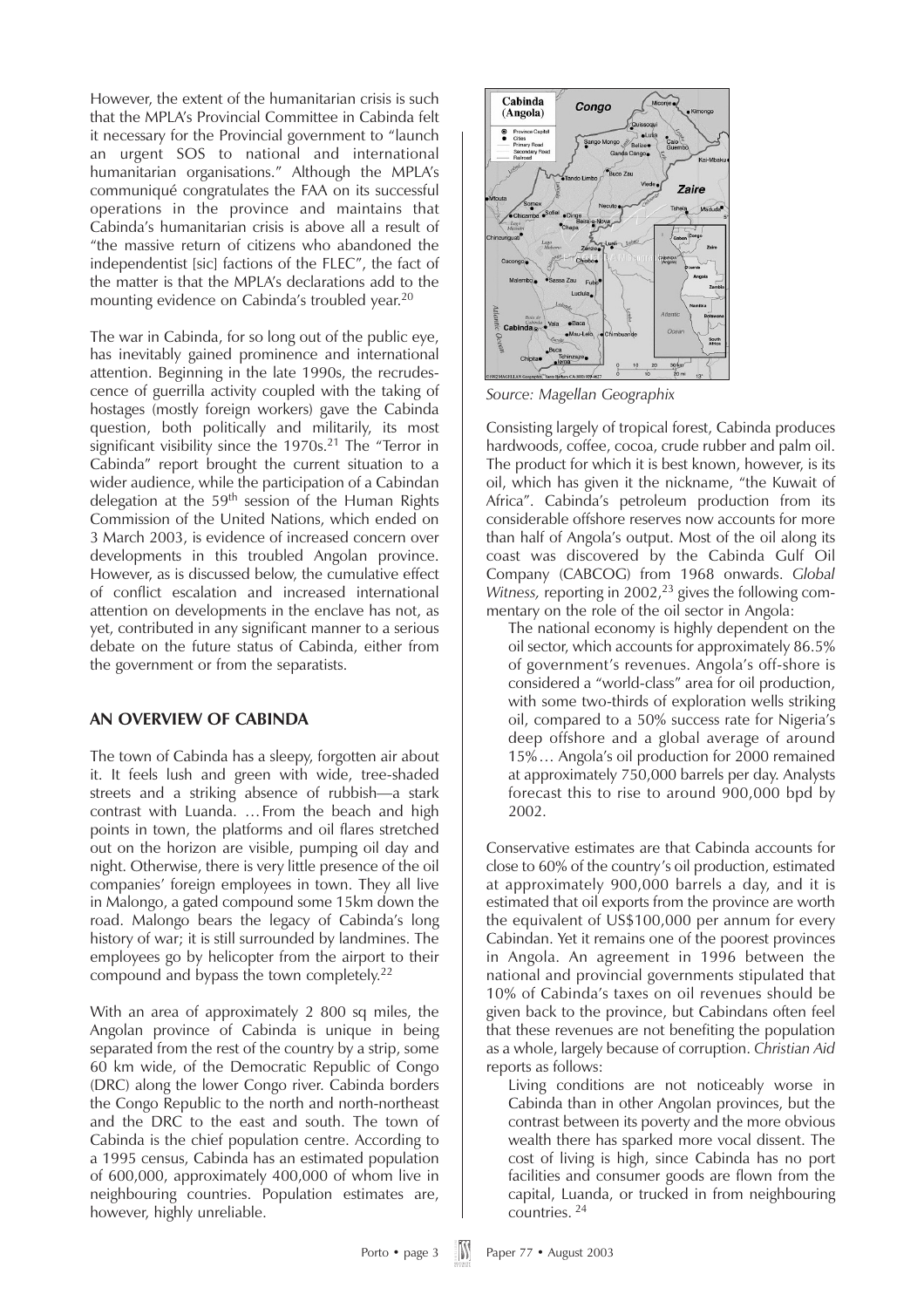The private sector, particularly the oil industry, has both affected and been affected by the conflict. During the early days of Cabinda's struggle, the oil companies were perceived to be sympathetic to, if not supportive of, Cabinda's self-determination cause. In fact, as pointed out by Mabeko-Tali:

the interference of oil companies in the Cabindan dossier, in particular after close to three decades, has equally confused perceptions on it… the implications of the French ELF in the development of the "Congolese" tendencies of FLEC, for example during 1974/1975, have had the tendency to solidify the MPLA leaders' almost schizophrenic view of the Cabindan question: that everything results from external plots with the aim of usurping the enclave's riches, or simply from intentions by Cabinda's two neighbours of annexing Cabinda.25

Although its predominantly off-shore location has given it some protection, the oil industry has suffered as a result of separatist action, mostly by FLEC-FAC and FLEC-R. As Alex Vines emphasizes, "in Angola's rich oil enclave of Cabinda, separatists have specialized in the abduction of expatriate oil, construction and timber workers. Over the last decade, this has made Cabinda one of the most hazardous working environments outside Colombia."<sup>26</sup> This strategy, used by the separatists to gain international attention, was most evident in 1999 and 2000. During 1999, FLEC-R kidnapped four foreign workers (two Portuguese and two French citizens), only to release them after several months, having failed to attract the attention of the international community. FLEC-FAC also increased its activities during 2000 with the more widely publicized kidnapping of three Portuguese workers employed by a construction company, while FLEC-R kidnapped another five Portuguese civilians. These hostages were not freed until June 2001, following the diplomatic intervention of the governments of Gabon and Congo Brazzaville.

More recently there have been allegations that Cabinda Gulf employees suspected of collaboration with the separatists have undergone interrogation. However, oil companies try their best to remain detached. In a recent interview to the press, John Gass, General Manager of Cabinda Gulf and Chevron Texaco's Southern Africa Unit, said that his company does not get involved "in the political side of things" and that it tries to cooperate with law enforcement officials "as it would in other countries". He added that "frankly, we are not aware… of any human rights abuses occurring" and that he did not know "how prisoners are treated in Cabinda or Angola or a lot of places we do business, but that hasn't been a big issue for us."27

#### **WHO'S WHO IN CABINDA? A BRIEF HISTORY**

One of the characteristics of the Cabindan independence movement is its constant fragmentation, into smaller and smaller factions, in a process which is not totally fomented by the Angolan government but is undoubtedly encouraged and duly exploited by it.<sup>28</sup>

In the early 1960s, several movements advocating a separate status for Cabinda came into being. The MLEC (Movement for the Liberation of the Enclave of Cabinda) was formed in 1960 under the leadership of Luis Ranque Franque. Resulting from the merger of various émigré associations in Brazzaville, the MLEC rapidly became the most prominent of the separatist movements. A further group was the Alliama (Alliance of the Mayombe), representing the Mayombe, a small minority of the population. In an important development, these movements united in August 1963 to form a common, united front. They called themselves the FLEC (Front for the Liberation of the Enclave of Cabinda), and the leadership role was taken by the MLEC's Ranque Franque.<sup>29</sup> Mimicking the strategy adopted by the FNLA (National Front for the Liberation of Angola), FLEC went on to create a "government of Cabinda in exile" on 10 January 1967.30

However, in marked contrast with the FNLA, the FLEC's efforts to mobilize international support for its "government in exile" met with little success. In fact, the majority of OAU members, concerned that this could encourage separatism elsewhere on the Continent and duly committed to the sanctity of African state borders, firmly rejected recognition of the FLEC's government in exile.<sup>31</sup> This did not prevent Gabon, Uganda and the Central African Republic, among others, from openly supporting the FLEC. More importantly, the FLEC received moral, organizational and material support from Zaire (now the DRC) and Congo-Brazzaville, its neighbours. The FLEC itself came into being partly as a result of the support of Congo-Brazzaville's President Youlou for the merger of Cabinda's separatist movements in Pointe Noire in 1963. The support of these two countries was largely prompted by their interest in Cabinda's rich potential.

Later, in the course of Angola's turbulent decolonisation process, Ranque Franque proclaimed the independence of the "Republic of Cabinda" in Kampala on 1 August 1975 at an OAU summit which was discussing Angola at that precise moment.<sup>32</sup> Zairian President Mobutu Sese Seko called for a referendum on the future of the Cabinda enclave, in which he received the expected support of President Henri Lopes of Congo-Brazzaville. Lopes is reported to have said at the time that "Cabinda exists as a reality and is historically and geographically different from Angola."

It is this external interference that has, more than anything else, shaped and entrenched Luanda's policy on the enclave over the years. In fact, the spectre of Cabinda's occupation by one of its neighbours has been at the epicentre of Luanda's policy on Cabinda all along. Thus, as Mabeko-Tali emphasizes, "whatever scenario is adopted for surpassing the Cabindan problem, neighbouring countries are impossible to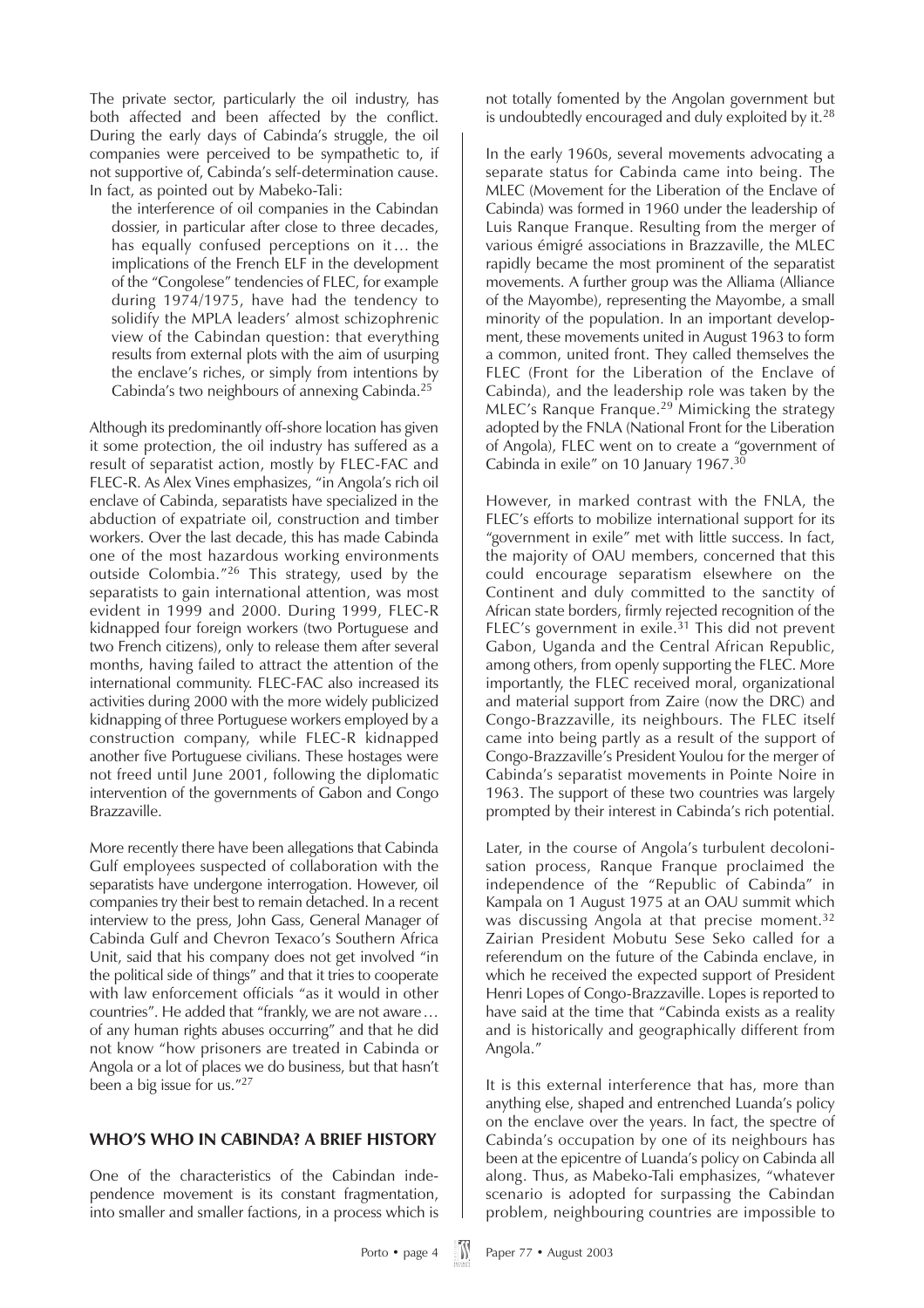circumvent."<sup>33</sup> The regional context, of course, changed dramatically in the late 1990s, particularly in Congo-Brazzaville and the DRC—a change that was actively pursued by Luanda. If previous regimes were at one time sympathetic to the Cabinda cause, particularly that of Pascal Lissouba in Brazzaville, which actively supported it materially and diplomatically, this situation does not pertain today. This may, of course, change if these regimes change.

Thus when, in January 1975, Angola's three liberation movements (MPLA, FNLA and UNITA) met with the colonial power in Alvor, Portugal, to establish the modalities of the transition to independence, FLEC was not invited. Subsequently, and for much of the 1970s and 1980s, FLEC operated a low intensity, guerrilla-type war, attacking government troops and economic targets or creating havoc by kidnapping foreign employees working in the province's oil and construction businesses. In fact, for the first 15 years of Angola's independence, the government had, at any point, approximately 2,000 troops stationed in Cabinda.

### **The process of fragmentation**

The multiple splits and divisions experienced by FLEC from the time of its formation in the early 1960s make its history difficult to follow. In 1977, a split with the original FLEC led by Ranque Franque gave rise to the creation of the CMLC (Military Command for the Liberation of Cabinda). During the 1980s, further divisions arose with the formation of the FLEC-FAC and FLEC-R, each pursuing different strategies for independence. FLEC-R is reported to have been created in 1984 under the leadership of Antonio Bento Bembe.

During the 1992 elections, several of these factions urged Cabindans to boycott the elections. As a result, only between 7% and 12% of Cabindans voted in what was the first (and until now the only) democratic election in Angola. The boycott strategy was largely a reaction to the law on political parties enacted in May 1991, which effectively disqualified any of Cabinda's movements or political groupings from becoming candidates in the Parliamentary elections. This law dictates that, in order to be allowed to register, a party must have support in at least 10 of the 18 provinces. In addition, it clearly prohibits the formation of parties that are "local and regional in character, foster tribalism, racism, regionalism or other forms of discrimination against citizens or affect national unity and territorial integrity." Not surprisingly, the vast majority of Cabindan separatists saw the 1992 elections as a matter for Angolans, not Cabindans.

While the various factions of the FLEC refused to be part of Angola's first multi-party elections, Luis Ranque

Only between 7% and 12% of Cabindans voted in what was the first democratic election in Angola.

Franque adopted a more conciliatory tone *vis-à-vis* the government in Luanda, suggesting that open dialogue was perhaps the best strategy. Received by the President and the government, Franque moved closer to the government's proposal of a special status for the province. A solution along the lines of a "large autonomy" (following the Portuguese model of governance in the Madeira and Azores archipelagos) was considered. One of the practical achievements of this *rapprochement* was that the government authorized the opening of a FLEC office in Cabinda, which later became known as the "FLEC Interior", under the co-ordination of Belchior Tati.34

When full-scale civil war erupted after Savimbi's rejection of the election results, FLEC-FAC escalated its activities. This prompted the government to deploy close on 15,000 troops in the province at the beginning of 1993. By mid-1993, FLEC-FAC was thought to be in control of much of the rural interior of Cabinda, but not of Cabinda town, home to one-half of the enclave's population. FLEC-FAC achieved this with a force reported to be no larger than 600 to 1,000 armed men.

The escalation of hostilities in Cabinda at a time when the government was facing its toughest military challenge yet from UNITA, prompted the President to announce, in March 1994, that talks with FLEC-FAC were about to begin. These talks did not, however, take place.

During 1997 and 1998, FAA operations in Cabinda increased, particularly in villages suspected of supporting the separatists. The situation rapidly deteriorated, with FLEC-FAC and FLEC-R responding in kind. Sir Nigel Rodley, Special Rapporteur of the United Nations Commission on Human Rights, informed the government

of Angola on 3 September 1998 that he had "received information concerning a likely deterioration of the situation in the enclave of Cabinda since the beginning of 1997." Sir Rodley's report continues as follows:

According to that information, acts of torture and illtreatment committed in connection with the conflict in that area by soldiers of the regular army, as well as by members of the paramilitary group of the Polícia da Intervencão Rápida (PIR) (Rapid Intervention Police), were said to be very widespread. The acts were reportedly committed either against persons from whom the soldiers were trying to obtain information, or against the civilian population in reprisal for armed attacks by separatist groups, especially various factions of the Frente para Libertação do Enclave de Cabinda (FLEC) (Cabinda Enclave Liberation Front). They were also believed to be aimed at punishing or intimidating political opponents. In areas not directly affected by the conflict, the victims of such acts were persons suspected of supporting FLEC policies or disobeying Government orders.35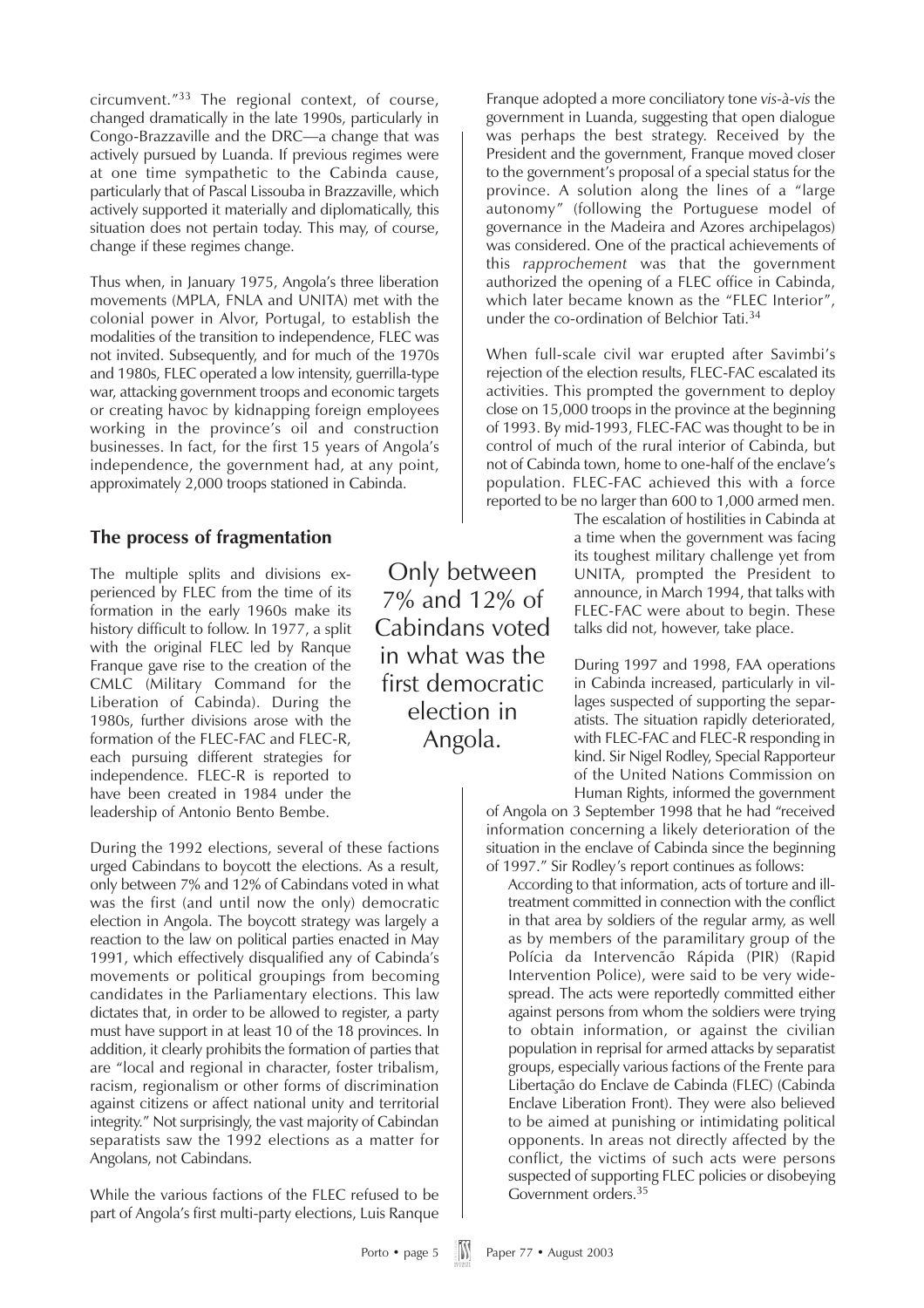#### **Armed secessionists and their political goals**

FLEC-FAC has created a 'virtual' Federal Republic of Cabinda under the Presidency of N'Zita Henriques Tiago. In its website, it claims to be committed to building a "Cabinda Republic" in which "freedom, opportunity, prosperity and civil society flourish."<sup>36</sup> This Federal Republic, with Tchiowa (Cabinda town) as its capital city, would be administratively made up of seven districts, with a system of government which the website simply describes as a "true democracy" and a legal system based on traditional N'Goyo law. In this 'virtual' republic, the government would be as follows,

The Federal Government of Cabindais the only Authority in and for the Republic State/Territory/ Nation/Country of Cabinda. Any activity, commercial, public or private, unless it has the full permission of the Senior Executive of the Federal Government in and for the Country of Cabinda, is illegal. We the Sovereign Power in and for Cabinda, Sovereign Authority has it is the will of the Cabindan People, We the Popular acclaimed Government under the leadership ofHE Dom N'Zita Henriques Tiago, President of the Government and President of all Cabindans [sic]. The Cabindan Armed Forces (FAC) have resisted an enemy that has Robed, Raped and Murdered for more than 25 years our People [sic]. Nevertheless we do control more than 85% of the total Territory of our Country. We therefore invite the international business community to invest in Cabinda, at the present. We are accepting applications for commercial joint ventures and others types of co-operation in the Commercial, Public and Military areas. All inquiries should be forwarded to the following e-mail addressmail@cabinda.net. [sic]<sup>37</sup>

However, Cabinda's Federal Republic exists only on paper. In fact, not only have the most prominent military commanders of the FLEC-FAC now surrendered to the government, but this movement has been engulfed in controversy for the past several months. FLEC-FAC's External Relations Secretary, Liberal Nuno, has recently decided to withdraw his political support for the leader of the movement, President N'Zita Tiago. In a highly publicized event in Lisbon, Liberal Nuno accused the N'Zita Tiago of being the greatest obstacle to peace in the province by persisting in a logic of war. He also accused Tiago of "not having a strategy, programme, or a credible project leading to the independence of the territory."38 As evidence, he cited the position taken by N'Zita Tiago at a meeting with government officials in Paris on 9 January 2003, when he refused to accept some form of autonomy for Cabinda. FLEC-FAC's secretary-general, Alexandre Tati, promptly dismissed Nuno's declarations, accusing Liberal Nuno of being an agent of the Angolan government, charged with the task of eliminating N'Zita Tiago. In fact, claimed Tati, Liberal Nuno had attempted to bribe the President with the suggestion that he should drop his demands and accept the

conditions imposed by the Angolan government in exchange for a sum of US\$20 million.<sup>39</sup> So far, it is unclear to what extent this has further divided a movement that has experienced serious setbacks on the battlefield.

### **FLEC-R's Cabindan government in exile**

With its headquarters in France, FLEC-R has also created a government in exile, whose self-appointed prime minister is the Reverend Anny Antônio da Silva Kitembo. This government in exile is described in a "Charter of the Front for the Liberation of the State of Cabinda". According to article 7 of the charter:

the FLEC's main objective is the struggle for liberation by diplomatic means, because of the overwhelming armaments of Angola on our National Territory and as a consequence of the awake of consciousness of the Cabindese People to claim their Human and Citizens Rights in their National Territory. [sic]

However, article 8 states that "the mission of our army of liberation is to defend our country as soon as it is necessary, beside diplomatic means on which we settle our present struggle, also the enemy is over-armed" [sic]. The programme of this fictional "Cabindese Government in Exile" maintains that the government's objective is to "gain acceptance of the rights of the people of Cabinda to autodetermination and independence" [sic]. A quick glance at the FLEC-R's web page reveals that several Ministerial positions have also been created. On 25 April 2003, FLEC-R's Prime Minister in Exile called on Portugal to help the territory conduct a plebiscite on the territory's future, since FLEC-R still sees Cabinda as a Portuguese protectorate.40

Today's FLEC-R has, however, been weakened by multiple splits. The creation of a "FLEC-Platform" broke the movement and its leadership in two. Antonio Bento Bembe now leads FLEC-Platform, and Anny da Silva Kitembo, FLEC-R. FLEC-Platform claims to be the natural descendant of the original FLEC created by Luis Ranque Franque in the early 1960s. It sees itself as flowing from the transformation of the "old" Renewed faction to include (since April 2002) all internal and external forces, civil society and the churches. However, according to most observers, FLEC-Platform is no more than a loose coalition. FLEC-R has evinced a stronger inclination to accept some sort of autonomy for Cabinda and has on several occasions called for a ceasefire. It has also been engaged in a number of attempts at negotiation (Libreville in 1995, for example).

#### **Roots of incompatibility I: Conflicting views on Cabinda**

Gallant combatants of the Angolan Armed Forces, the National police, notably our Ninjas [members of the Rapid Intervention Police] deployed in various parts of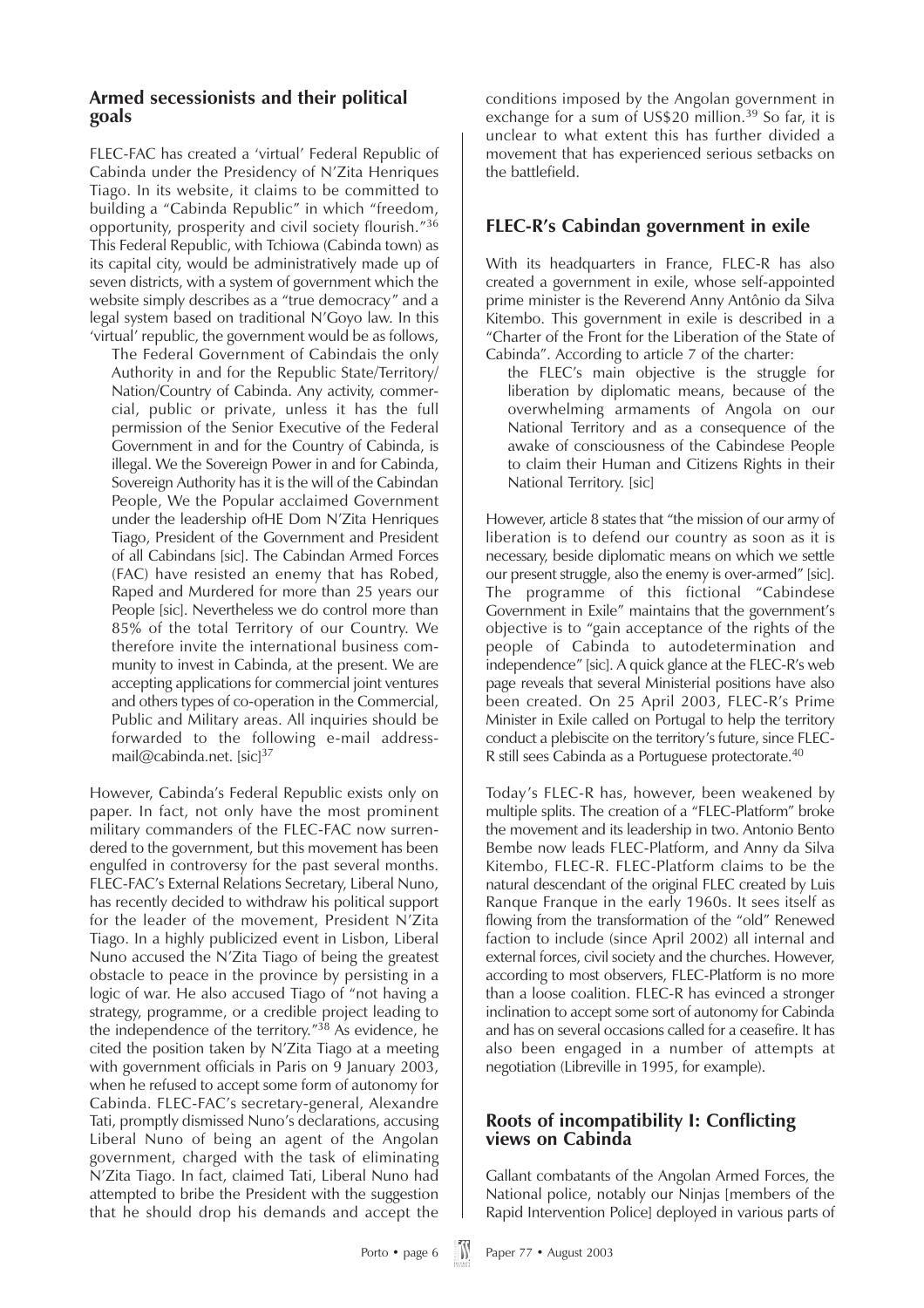the country, and in particular those fighting to eradicate terrorism in our beautiful province of Cabinda. We renew our hope that you will succeed in your noble mission. The war in Cabinda will be settled in a matter of days. You should continue to show aggressiveness, and mercilessly annihilate FLEC-FAC and FLEC-Renewed terrorists. We would like to congratulate you in your bravery. The days of the war in Cabinda are numbered.41

To speak of the Cabinda conflict is to speak firstly of the political and military aggression against the Cabindan people, and secondly of the will of Cabindans to exist as a mature and free people, which drives them to put up political, military, and cultural resistance throughout the years of forced Angolanisation. FLEC is simply a symbol of this resistance. FLEC may be important historically, but the Cabindan people's desire for independence has an existence quite separate from that of FLEC.<sup>42</sup>

The conflict in Cabinda has been, and still is, based on two irreconcilable positions. For the Angolan

government, and perhaps for the vast majority of Angolans outside of Cabinda, the province is an integral part of the country. Indeed, Cabinda is part of the national imagery, expressed in the popular designation of the country as "Angola from Cabinda to Cunene". Luanda has made it clear that it will not contemplate secession on the part of Cabinda. The government's continued commitment to national unity was expressed by the MPLA's Secretary-General João Lourenço as recently as 11 May 2003. Visiting what used to be the heart of the FLEC-FAC's territory, the town of Buco-Zau, Lourenço said, "the secret to successive MPLA's victories, which many

analysts [still] try to uncover, is precisely the principle of national unity."<sup>43</sup> Just two days earlier, the Secretary-General had addressed the press on the issue of Cabinda, claiming that the government had a clear plan of action for Cabinda based on negotiations involving all Cabindan armed factions. He then posed the following challenge: "it is necessary that the so-called separatist forces in Cabinda organize themselves and be prepared for this dialogue."44

At the opposite pole, Cabindan separatists claim that the enclave has its own distinct, separate identity, history and culture. The separatists consider that Cabinda was illegally occupied by the MPLA regime following Angola's independence in 1975. The various movements as well as the individuals who have fought for Cabinda's self-determination share a common interpretation of this history, according to which,

MarxistMPLA troops invaded Cabinda via Point Noirein 11 November 1975. Cabinda [had been]… a Portuguese Protectorate since the signing of the Treaty of Simulambuco in 1885, and became known as the Portuguese Congo. Marxist MPLA

Cabindan separatists claim that the enclave has its own distinct, separate identity, history and culture.

troops from Angola are still occupyingCabinda. The Republic of Cabinda was never legally integrated into Angola after the end of the Portuguese presence in 1975.45

The consequences of this interpretation of history are profound and far from clear. In fact, it is precisely on the issue of how to address Cabinda's specificity that Cabindans fail to come to agreement. And this, more than anything else, goes a long way towards explaining why the various factions fail to unite and speak with a single voice. As Mabeko-Tali has rightly emphasized, the whole question revolves around the issue of autonomy versus independence. Consequently, "if the opposition between the government and the independentists on this issue seems logical, the divisions of the former seem to deepen as regards a counter-project to be suggested to Luanda."46 Autonomy versus independence seems to be the choice which Cabindans themselves are incapable of reaching agreement on.

Moreover, some separatists demand recognition as an independent state as a pre-condition for negotiating.

> FLEC-FAC's motto 'We wish Peace for Angola and wish that Angola leave us in Peace', reflects this stance. N'Zita Tiago, leader of the FLEC-FAC, made this clear during an interview on 18 March 2001 when he insisted that Cabinda "has never been a Portuguese colony, but a protectorate. The war we have been waging until now takes place exclusively in the name of total and unconditional independence."<sup>47</sup> FLEC-FAC's arguments in defence of self-determination are identical to those of the FLEC-R. According to its website, FLEC-R considers that at the time of decolonisation, Cabinda was a protectorate and not a colony, and was

therefore subjected to only 90 years of colonial rule and not the 500 years experienced by Angola.

The argumentation used by all separatist factions has been extensively developed in a study on the legal aspects of the self-determination argument commissioned by the "original" FLEC in the 1970s. The  $(undisclosed<sup>48</sup>)$  author (or authors) of this study discusses three sets of arguments for Cabinda's selfdetermination: the different legal circumstances in which Angola and Cabinda became part of Portugal; the ethnic, cultural and linguistic differences between the populations of the two territories (partly a result of their geographical separation) and, finally, Portuguese legislation.49 A number of observations on the recent history of Cabinda are sketched at this point.

#### **The legal and historical basis for selfdetermination**

Portugal first claimed sovereignty over Cabinda in the February 1885 Treaty of Simulanbuco,<sup>50</sup> which gave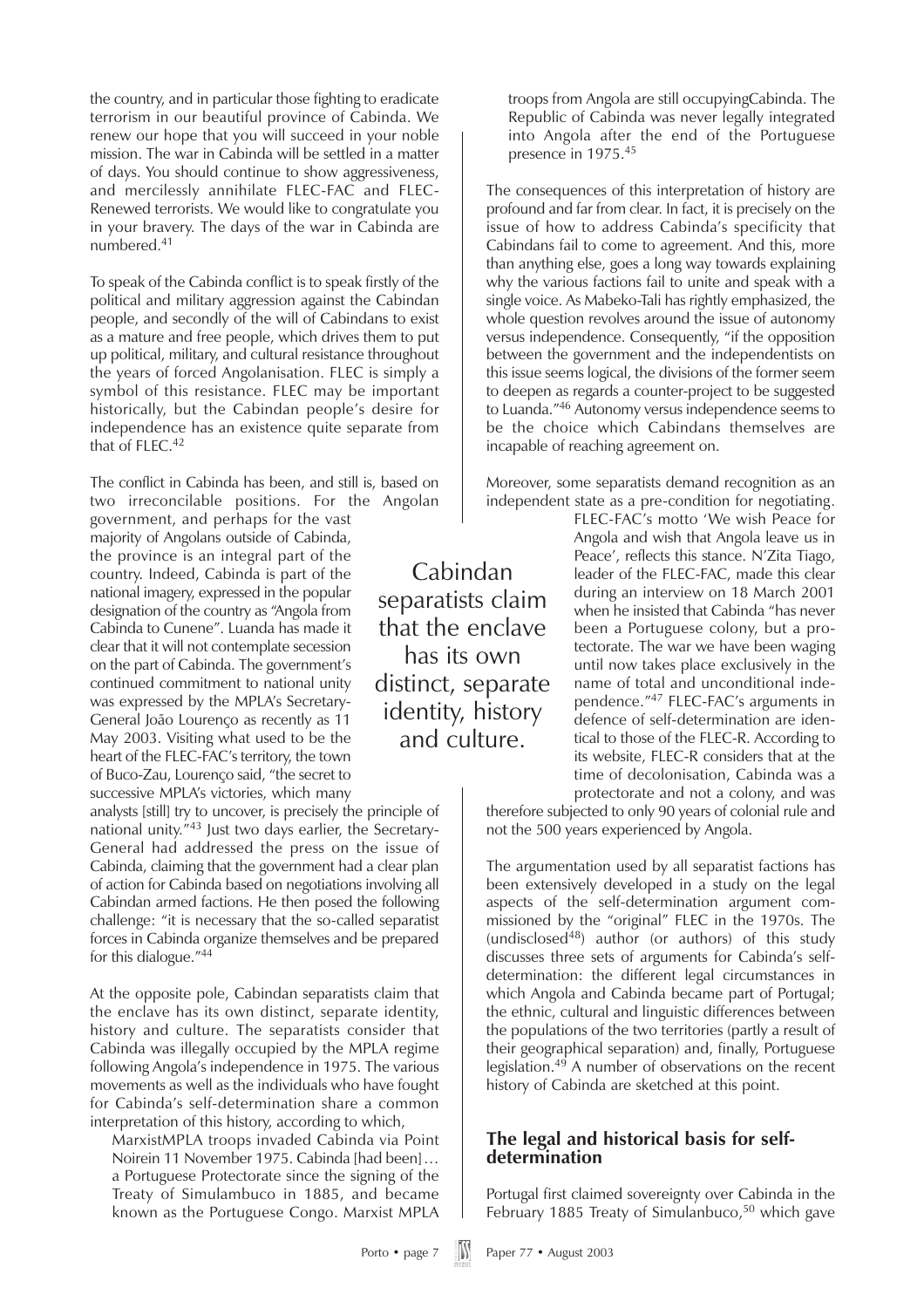Cabinda the status of a protectorate of the Portuguese Crown under the request of "the princes and governors of Cabinda".<sup>51</sup> This is often the basis upon which the legal and historical arguments in defence of self-determination are constructed. Article 1, for example, states, "the princes and chiefs and their successors declare, voluntarily, their recognition of Portuguese sovereignty, placing under the protectorate of this nation all the territories by them governed" [sic]. Article 2, which is often used in separatist arguments, goes even further: "Portugal is obliged to maintain the integrity of the territories placed under its protection." FLEC-R's case, for instance, rests on the fact that the above-mentioned treaty was signed between the emissaries of the Portuguese crown and the princes and notables of Cabinda, giving rise to not one, but three protectorates: Cacongo, Loango and Ngoio.

The FLEC-commissioned study starts by discussing whether the princes and notables of Cabinda actually understood what they were signing. Would concepts such as 'sovereignty', 'subject of the Portuguese Crown' or 'Protectorate' have meant anything to Cabinda's 19th century elites? According to this study, they "understood that Portugal assured them, at least, the maintenance of their authority and the integrity of their country."<sup>52</sup> In any case, the legal argument seems to revolve around whether or not the Treaty of Simulanbuco gives Cabinda the status of a 'protectorate' under modern international law. Proponents of the self-determination cause often cite the French protectorates of Tunisia and Morocco as comparable examples. On this view, the 1956 'annexation' of Cabinda, an 'international protectorate', could be of doubtful legal status. However, the legal argument is complicated by the fact that, quoting the abovementioned study, "it seems to me questionable whether the Treaty of Simulanbuco was signed between two States under international law, Portugal and Cabinda, the latter not having at the time of the signature, international recognition." On this view, conventions signed by local Chiefs would not have had the character of an International Treaty.

Nevertheless, the 'colonial protectorate' treaty did confirm the authority of Cabinda's chiefs, and assured them of the integrity of their territory. The 1956 administrative union of the two territories and the subsequent confirmation of Cabinda as part of Angola in the 1975 Alvor Accords would thus have been unconstitutional according to this reading.53

Angolan sociologist Paulo de Carvalho refutes these arguments in an article in the Portuguese *Diario Economico* dated 6 April 2001. Carvalho makes use of Conceição Neto's argument that, from an international law point of view, the old protectorate treaties were merely a way of legitimising the appropriation of territories in Africa and therefore the three treaties cannot be seen as having the legal value of international conventions. Carvalho develops this argument as follows:

Even without this detail, one must bear in mind that the Portuguese "protectorate" of Cabinda ceased [to exist] after the unilateral decision by Portugal to integrate the territory of Cabinda in the colony of Angola… from administrative residence and seat of the district of the Congo (1887), Cabinda became a circumscription [circunscrição] (1913) and district (1917-1921). In 1932, the intendancy [intendência] of Cabinda became subordinate to government of the colony of Angola, and in 1934 the district of Cabinda was again created, now under the dependency of Luanda's governor. In 1945 the district of Cabinda is created in the way that it would exist until 1974, with a governor subordinated to the government of the colony of Angola.<sup>54</sup>

#### **Cultural and ethnic arguments for selfdetermination**

The next set of arguments for self-determination is based on Cabindans' cultural and ethnic specificity. Prior to the Treaty of Simulambuco, three main kingdoms existed in what we refer today as Cabinda: Cacongo, Ngoyo and Loango. From an ethnic point of view, the Cabindans belong to the Bakongo ethnicity and the Kikongo ethno-linguistic group. The Bakongo comprise the majority of the population in both Uige and Zaire Provinces of Angola. However, this shared ancestry did not prevent Cabindans from developing a very different culture as well as a variant of the Kikongo language. It is, of course, not our intention to debate here whether Cabindans' claim to cultural and ethnic specificity is a valid one, if ever such an external approach could be used for what in effect is a subjective and highly personal issue. There have, in any event, been numerous in-depth anthropological works that have dealt with the issue. From the point of view of the current situation, it is more pertinent to highlight the fact that Cabindans, in their vast majority, consider themselves different, separate and not Angolan.

The FLEC study took this external approach to conclude that Cabindans are, in fact, "ethnically" different from other Angolans. The belief regarding the uniqueness of a Cabindan identity, and perhaps more importantly, its contrast with an "Angolan" identity is a pervasive one in Cabinda. In fact, as recently as 8 and 9 July 2003, the uniqueness of a Cabindan identity was defended by the majority of participants at a conference held in Cabinda and organized by the Open Society Foundation under the theme "A Common Vision for Cabinda". As the final report to this conference points out, "the identity of Cabindans as being unique from that of Angolans was also a common theme", a fact made more relevant because close to 1 500 Cabindans of different political and social backgrounds participated in the event.<sup>55</sup> In a presentation entitled "Cabindan Identity in the Angola Context", sociologist Jose Marcos Mavungo

highlighted the tension that exists today in Cabinda as a result of the imposition of an Angolan identity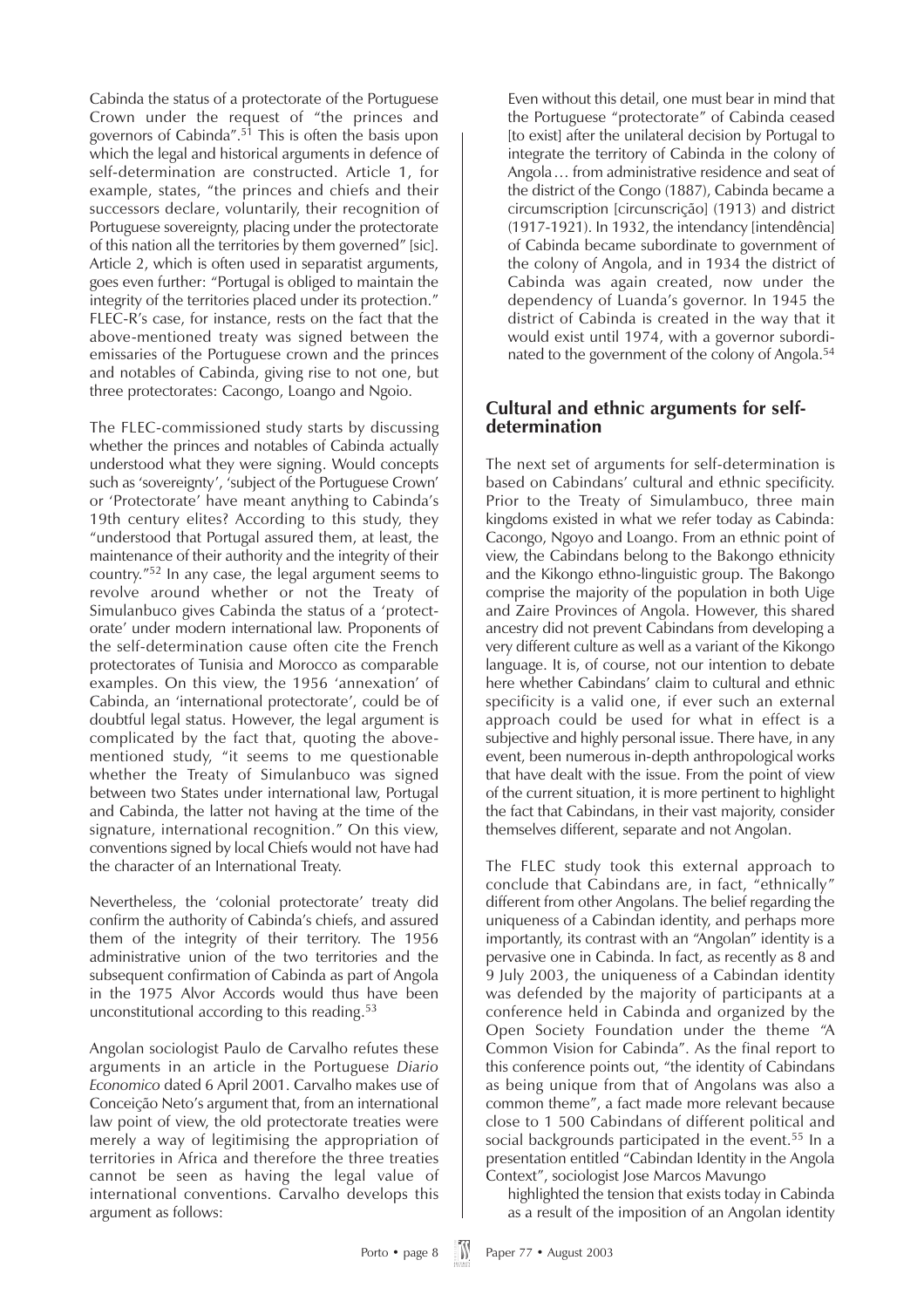on the Cabindans on the one hand, and on the other, the attempt to retain Cabindan traditions.56

The argument of ethno-cultural specificity as a basis for self-determination is, and has been, vehemently opposed in Luanda, by both the government and several prominent intellectuals and civil society personalities. The MPLA's Secretary-General, for example, has clearly characterized the argument as "not enough to grant it independence, because all the provinces in the country have specific cultures."57 This seems to be the usual reply: that although Cabindans may, indeed. evidence a different history, culture and language, Angola as a nation composed of a mosaic of peoples and languages, must be grounded on a common vision, where ethno-cultural differences do not jeopardise the unity of the State. Once again, we turn to Paulo de Carvalho's critique, which summarizes the negation of ethno-cultural specificity as the sole basis for the Cabindans' self-determination in the following terms:

Both the historical elements as well as those of an ethnic and linguistic nature, place the Cabindans

in the same plain as some of Angola's other ethnic groups. One could even deduct [sic] that, for example the Khoi-Khoi (from an ethno-linguistic point of view) and the Lunda-Cokwe (from a historical point of view) have more arguments to justify their selfdetermination… *It is wrong to view Angola's populations as an indivisible whole, in the same way that it is not anthropologically correct to consider Cabinda on one side and Angola on the other* [author's emphasis]. <sup>58</sup>

#### **Unity as a reason for selfdetermination**

The final set of arguments presented in the FLEC study deals with the issue of whether Cabindans evidence a will to live together. This was, in fact, one of the most important arguments in the "original" FLEC discourse. At the time the study was undertaken, FLEC was united and seemed to represent the aims of the Cabinda people as a whole. Indeed, the very fact that FLEC was able to bring all Cabinda's independence movements together in a common front in 1963 is interpreted by the author of the study as demonstrating a genuine will for independence, especially when contrasted with the lack of unity between Angola's liberation movements – the MPLA, the FNLA and UNITA. This argument does not, however, apply today, with the multiple splits, cleavages and rivalry between the various factions that purport to fight for Cabinda's independence. Nevertheless, at the root of this argument is the oftenexpressed need for a referendum that would gauge the will of the Cabindan people to become independent. Yet here, as before, the disagreement between the separatists and the government is profound. While the

The history of failed attempts at conflict resolution has also contributed to a deep-seated mistrust between all involved.

government of Angola sees such a referendum as a question of national importance, implying that all Angolans should vote, Cabindan separatists demand that only Cabinda's population should be part of such an exercise. The practical implications of each approach are obvious.

#### **ROOTS OF INCOMPATIBILITY II: FAILED ATTEMPTS AT PEACEFUL RESOLUTION**

The history of failed attempts at conflict resolution has also contributed to a deep-seated mistrust between all involved. Negotiations between the government and the various Cabindan factions began during the 1980s. However, as Mabeko-Tali points out:

during the 1980s these negotiations were characterised by an apparent lack of will by the Angolan government to debate the central issue and respond, without ambiguity, to the question clearly posed by the independentist groups, that of the future of the enclave.

Against Cabindan's independence arguments, the government spoke about a "policy of forgiveness" and of "national reconciliation". This was the case with a series of meetings held in Pointe-Noire and Luanda between the government and several "independentist" factions from 1986 to 1989.59

> Similarly, during the 1990s several meetings took place between the factions and the Angolan government under the auspices of Gabon's President Omar Bongo. Angola's former Minister of the Interior, Santana Andre Pitra, better known as "Petrov" and himself a Cabindan, led the negotiations for the

central government. An immovable obstacle to these efforts, as in so many other instances, was the central issue of recognition. The Angolan government required that the issue of Angola's sovereignty over the enclave be accepted by all; for the separatists, the issue of the future of the enclave was the priority.<sup>60</sup> However, if anything at all substantial can be said to have resulted from the various attempts at negotiation throughout the years, it is precisely that the Cabinda issue has ceased to be one of "reconciliation" or "forgiveness", but one of working out the future status of Cabinda, based in part on a recognition of the territory's singular nature.<sup>61</sup>

Early in 2001, the Angolan President once again suggested that plans were under way to grant Cabinda greater autonomy. However, in February 2001 the FAA started its military operations in the province in response to heightened separatist activity. In fact, some observers believed that the intensification of separatist activity could actually culminate in the demise of the various armed factions, which would be confronted with the combined pressure of a better-equipped Angolan military force and closer co-operation between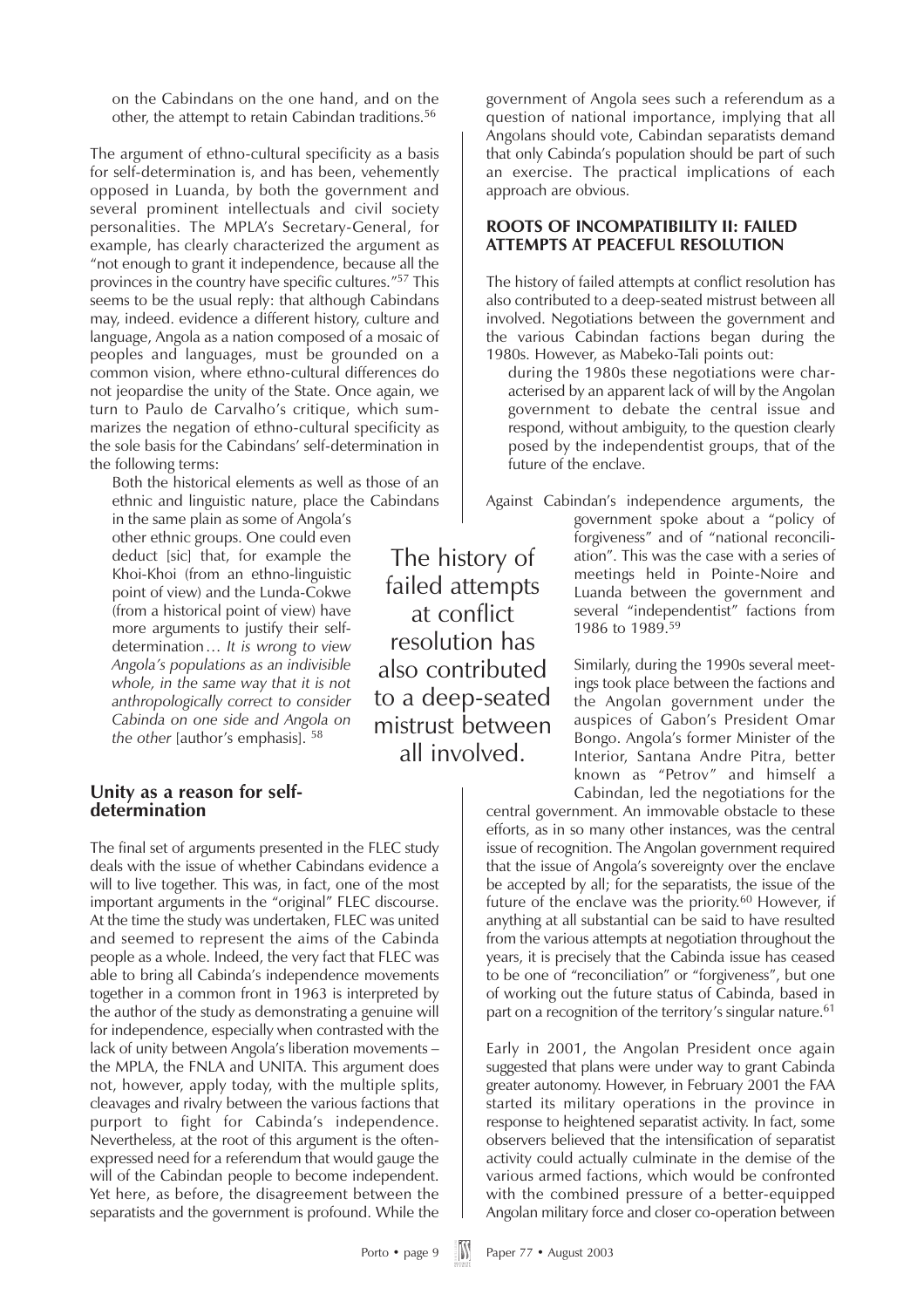Luanda and the rebels' former allies in Congo-Brazzaville and the DRC. The separatist cause had undoubtedly been greatly weakened after the downfall of Mobutu and the re-seizure of power by Denis Sassou-Nguesso in Congo-Brazzaville. In fact, Angola's intervention in Congo-Brazzaville in support of Sassou-Nguesso was largely a consequence of that country's support for both UNITA and the Cabindan separatists.

During the early part of 2001, the governmentcontrolled media claimed that the FLEC-FAC faction had surrendered under the terms of a government amnesty. Despite this claim, however, Angola's Minister of the Interior (and now Prime Minister) Fernando da Piedade Dias dos Santos, once again appealed to the FLEC separatists in August 2001 to end hostilities so that a peaceful solution to the "Cabinda problem" could be found*.* This led to exploratory contacts between the leaders of the FLEC-FAC and the government in December 2001. Although these were "talks about talks" – that is, on the possibility and modalities of negotiations – there was no progress beyond the initial contact. In early 2002, the government expressed its willingness to hold "broad consultations" on the status of Cabinda, but the FLEC-Renewed faction saw any such dialogue as premature. Any possibility of an immediate reconciliation over the status of the province then came to an abrupt halt following a major offensive launched by the FAA in October 2002.

Mabeko-Tali has suggested that the government's lack of concrete action in both the political and the diplomatic arenas is matched by the independence movement's lack of a "structuring dynamic" that would be capable of reducing the divisions that undermine the movement as a whole.<sup>62</sup> While the FAA was stepping up its counter-insurgency operation, President Eduardo dos Santos declared in October 2002 that a peaceful solution to the conflict in Cabinda, through the granting of autonomy to the province, was in sight. Father Raul Tati, Vicar-General of the Diocese of Cabinda and a well-known advocate of the Cabindan self-determination cause, commented as follows on the latest developments in the province:

The latest developments in the enclave, especially the recent military offensive, have revealed the real intentions of the Dos Santos regime in relation to Cabinda and the Cabindans. At the moment, any attentive observer can easily come to the following conclusions: (1) President dos Santos has shown that he never had any intention of finding a peaceful solution to the Cabinda problem; his promises are just talk aimed at deceiving those who know no better; (2) he displays complete disdain and disrespect for the Cabindan people, whose reactions can be seen in the report on human rights in Cabinda, published in Luanda and in Cabinda last December; it is clear that this man has never been a friend of the Cabindan people; (3) he is prepared to take these atrocities as far as he sees necessary so as to safeguard petroleum interests in the region…63

President dos Santos has gone so far as to recognize that a multi-disciplinary approach is necessary, including "dialogue with the people and personnel in the region to giving better attention to economic and social issues." The President has also conceded that "the demands that arise are justified by the fact that due attention has not been paid to the resolution of local problems."64 The government says it would consider new contacts but claims its opponents are so fragmented that there is no single "valid interlocutor" with which it can negotiate. If so, it is a situation that the government has itself fuelled by its alleged involvement in the fragmentation of the FLEC.<sup>65</sup> FLEC-FAC maintains that "to the outside world, the government says it is prepared to negotiate but all evidence points to a concerted effort to destroy the strongholds of the Cabinda Armed Forces (FAC)."66

This oscillation between conflict escalation and pronouncements in favour of a peaceful and negotiated end to the conflict has been a permanent characteristic of the conflict. Thus, various attempts at preliminary talks (pre-negotiation sessions) have failed to create the necessary conditions for a negotiated settlement. In fact, some consider that this oscillation is a deliberate strategy by Luanda to create friction within the separatist cause. Discussing the beginning of negotiations during the mid 1980s, Mabeko-Tali, states that "such oscillation caused an intense cycle of divisions between the factions, and even within the factions."<sup>67</sup> One example is the September 1995 ceasefire agreement between the Angolan government and the FLEC-R faction, which failed to usher in a process of negotiations on the future of the enclave. Also, on 15 May 1999, a radio station in Gabon reported that a ceasefire agreement had been signed between the government and FLEC-FAC.<sup>68</sup>

As recently as 21 September 2002, just before the latest escalation of hostilities, the FLEC/FAC handed over a peace proposal to Ibrahim Gambari; to the Vatican representative in Angola; and to the American, Portuguese, Russian and South African embassies in Luanda. The ten-point document sets out the modalities of a ceasefire leading to an "institutional dialogue" to resolve the conflict, with direct meetings between the FLEC-FAC and the government. It also proposes the institution of autonomous transitional state organs in the region; the installation of a transitional government, and the signing of a peace and harmony pact. It further suggests a referendum and that a solemn proclamation of the territorial sovereignty of Cabinda be made. Finally, it proposes the realization of the first legislative elections and the choice of a Chief of State for the Cabinda State.<sup>69</sup>

On 2 May 2003, General Kundy Payhama, Angola's Defence Minister, made an appeal to all armed factions in Cabinda, particularly FLEC-FAC and FLEC-R. For the Minister, the time had come for all separatist groups to abandon their arms and join the country's reconstruction process since "time waits on no one and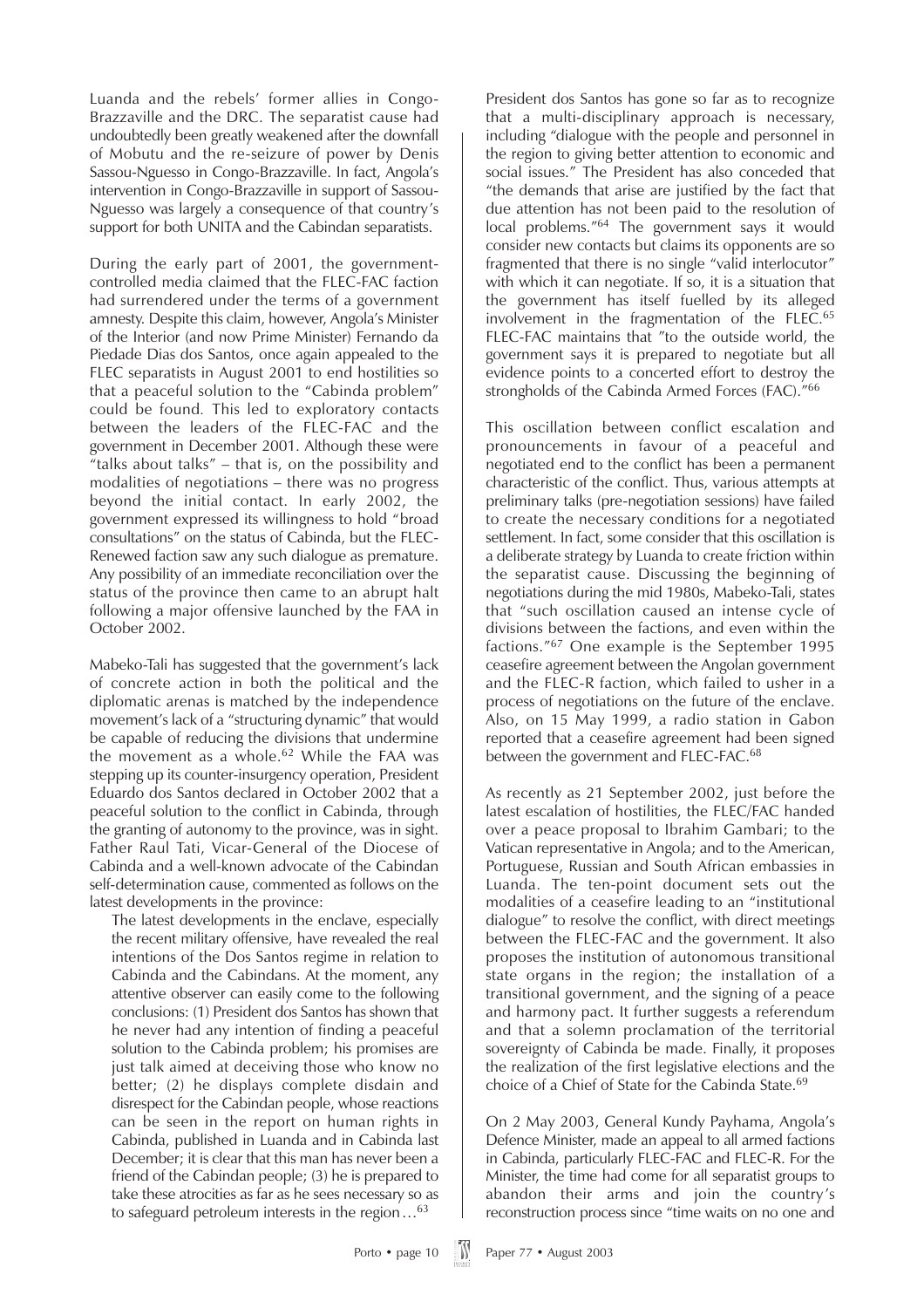opportunities do not come often". Payhama is further quoted as saying that these armed separatist groups are led by "tribal people whose lines of action are not in accordance with the country's constitutional order."70 Liberal Nuno replied, pessimistically, on 25 March 2003:

Mr Anibal Rocha, the governor of Cabinda, announced on 19 February 2003 that the government was drafting a political plan of action that would be placed before Cabinda's liberation movements and civil society. We are still waiting for the government to reveal its plan of action. Unfortunately, given the situation on the ground FLEC has come to the conclusion that the honourable governor was playing to the gallery.71

However, FLEC-FAC has evinced some interest in a negotiated settlement. On 7 April 2003, the FLEC-FAC representative in the Netherlands, Xavier Builo, told IRIN that although independence was a "desirable solution to the ongoing conflict", his movement remained open to negotiations over the "future status" of Cabinda. Builo referred to the meeting in Paris, emphasizing that the government should commit itself

to the protection of human rights in the province. As to procedural issues, FLEC-FAC requested that SADC or the United Nations be used in the settlement of Cabinda's status within Angola.72 On 21 April, N'Zita Tiago said a new front had been opened, that of diplomacy, and that "the results of our diplomatic action are obtained through the continued condemnation of actions against civilian populations in Cabinda."73

There were also reports that several separatist factions and individuals had formed a FLEC-Platform to negotiate with the government under the

leadership of Antonio Bento Bembe, former leader of FLEC-R. This platform would include FLEC-R, elements and organizations of civil society, and cadres in the interior and exterior of Cabinda. In fact, at a session held between 7 and 9 September 2002, Antonio Bento Bembe was given the go-ahead by all constituents of the Platform to initiate written contact with the government of Angola. However, FLEC-FAC was not, as of the end of March 2003, part of this platform. Liberal Nuno has evidently told the press that FLEC-FAC would have to be part of any platform, for it was the only movement actively fighting in Cabinda.

This reinforces the often-used argument that, unless they unify, the various factions will be unable to reach a solution with the government of Angola. In fact, some pro-independence Cabindans regard this divisiveness as the underlying cause of the Cabindans' inability to negotiate with the government. D. Paulino Fernandes Madeca, Bishop of Cabinda, has repeatedly said that the problems between the various FLECs have contributed significantly to the protracted nature of the conflict. Bishop Madeca, one of the staunchest

Cabinda's churches began voicing their discontent about the humanitarian consequences of the war in the early 1990s.

supporters of the self-determination cause, has tried several times to mediate between the factions, to no avail.74 Attempts to create a single platform go back to 11 November 1991, when a conference of cadres was held in Lisbon, and a "Supreme Co-ordination Council of the FLEC" was formed, which included Ranque Franque, N'Zita Tiago and Eduardo Sozinho. Mabeko-Tali makes the point that differences in strategy resulted in the exacerbation of old contradictions, and this structure was never to function.<sup>75</sup>

#### **BEYOND FIRST-TRACK DIPLOMACY? OTHER ACTORS AND THEIR ROLES**

The inability of the various factions of the FLEC to unite and create a common front has created the opportunity for others to fill the political void in the province. By becoming involved, several actors have gained increased prominence as voices for the Cabindan people and, equally important, as perceived legitimate interlocutors in a future peace process. Among the most visible have been the Catholic Church, a number of civil

> society organizations and several prominent individuals. Whereas the history of Cabinda's secessionist movements cannot be seen in isolation, in the sense that several of these other actors have been instrumental and at times closely aligned with one faction or another, in recent times these other Cabindan "voices" have gained increased importance and prominence. Have they played, or will they be able to play a constructive role in the political resolution of the conflict in Cabinda?

Cabinda's churches began voicing their

discontent about the humanitarian consequences of the war in the early 1990s. At that time, Bishop Madeca called for the intervention of the international community in a situation which he famously compared to Nazism.<sup>76</sup> During 1993 and 1994, the Council of the Diocese of Cabinda made repeated denunciations of the atrocities committed by government forces in the province.

Opinions diverge as to the usefulness of the role that the Diocese of Cabinda has played, particularly of the role of the Bishop himself. There are those who consider that, as a result of its open defence of Cabinda's selfdetermination cause and its strong condemnation of government operations in the province, the Catholic Church (in the pronouncements of Bishop Madeca and Father Jorge Casimiro Congo, among others) has fuelled rather than ameliorated the conflict. This is often contrasted with the role of the Catholic Church during most part of the civil war in the "mainland", which could at best be described as one of "non-interference".

Notwithstanding its staunch support of the selfdetermination cause, Cabinda's Diocese has actively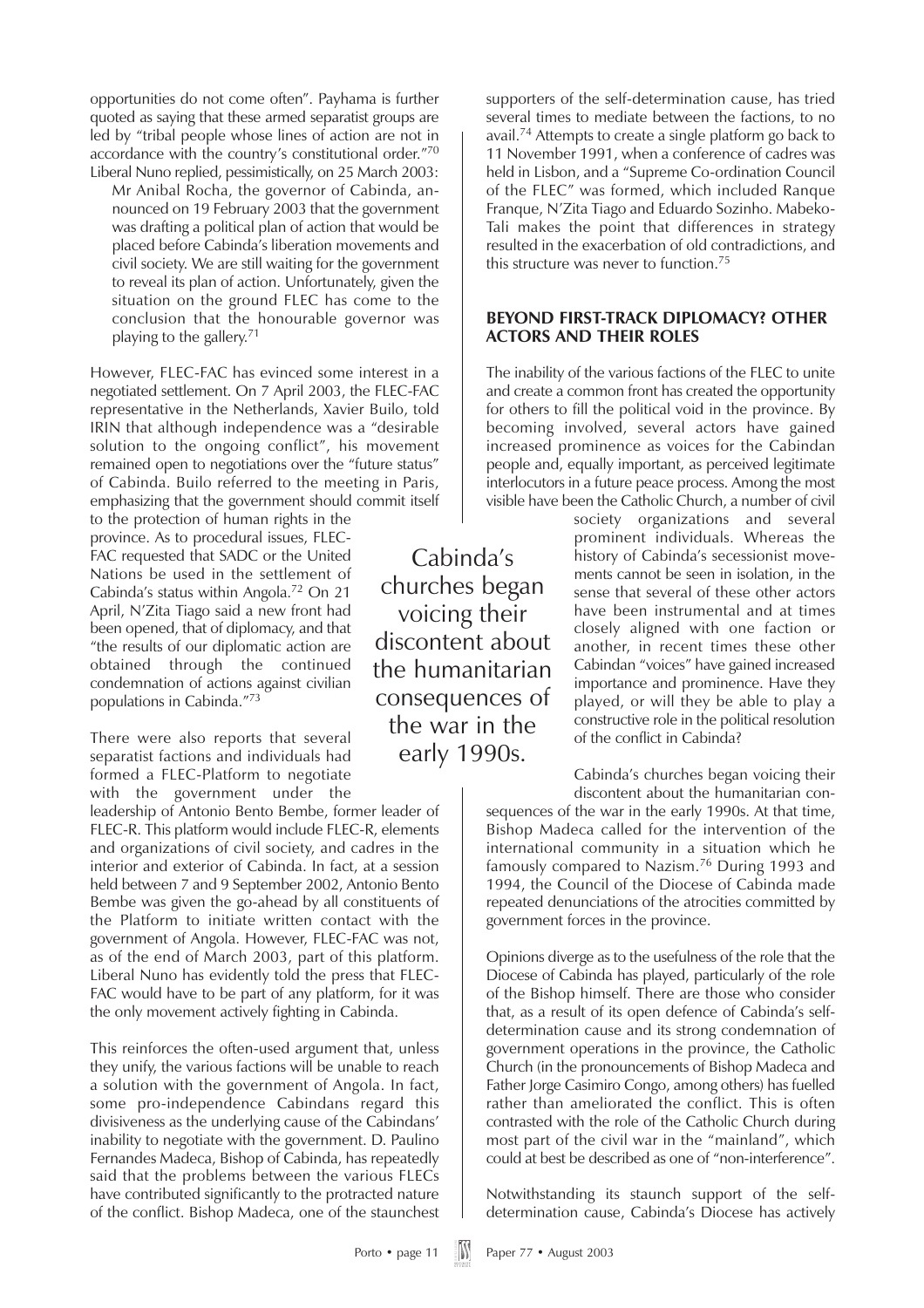pursued a peaceful, negotiated settlement to the war in the province. In this regard, Mabeko-Tali points out that the Church's political stance reflects the fact that it has gradually become *the* voice of Cabinda's civil society. This author views the church's involvement as having a dual impact on the conflict: on the one hand, by its very involvement, the church has forced the government to raise the level and seriousness of its approach to the problem; on the other hand, the church's involvement has multiplied the number of interlocutors in an already confused situation.77

The Catholic Church undoubtedly has an important role to play, either by directly mediating between the parties or by serving as the catalyst for the creation of a true Cabindan platform, one which represents the majority of Cabindans. In this regard, the Diocese of Cabinda can refer to the example set by the 1999 creation of the "Movement Pro Pace" which, for the first time in Angola's history, publicly brought together the main churches of Angola (Catholic and Protestant of various denominations) as well as many nongovernmental organizations (NGOs) and communitybased organizations (CBOs). An end to the civil war between UNITA and the MPLA government was openly discussed at the July 2000 four-day "Congress for Peace", where close to 300 participants engaged in a discussion of the peace process, for the first time outside the confines of elite level politics. This ecumenical movement tried to shift the emphasis from the top-down resolution approaches that had characterized the peace process in Angola since 1991, to a wider but complementary bottom-up approach, whereby all members of civil society could contribute to conflict resolution and peace-making. There was a clear sense in civil society circles that although the end of armed conflict was achieved on the battlefield, true reconciliation would come about only if all Angolans participated in the peace process.

As for civil society, once a sector with little opportunity to voice its opinion in political and security matters, it has boldly incorporated issues such as peace-building and human rights into its mandate. From the early 1990s, but in particular since 1999, Angolan civil society organizations (as well as the various churches) have been increasingly prominent in community-level conflict resolution initiatives and programmes; in the monitoring of human rights; and in the monitoring of government policies and performance.<sup>78</sup> As Owen pointed out in 2001, in a comprehensive analysis of the role of civil society in Angola:

a weak civil society is beginning to organise itself and redefine the boundaries of popular participation in questions of war, peace and development. It is challenging the passive relationship between citizen and government and articulating views about how to build sustainable peace.79

Because of the wide popular support for the selfdetermination cause, any solution to the Cabinda issue requires that civil society be consulted. Father

Victor Tati calls for the "de-monopolization" and "depoliticization" of the conflict in Cabinda in the following terms:

During the long years of political and military conflict, the Cabinda problem has become overpoliticised, becoming the exclusive preserve of political elites, be they of the MPLA or of FLEC… Civil society and independent voices have been shut out or made subordinate to those of the main parties. After 28 years of conflict, despite the official propaganda, a solution has not yet been found. The reason for this is very simple: as long as the Cabinda problem is held hostage to politics and to political monopolies, the impasse will continue even longer. The Cabinda problem is not only a political or economic one, but above all a human problem, a moral problem which affects, directly or indirectly, the lives of thousands of people.<sup>80</sup>

Several recent examples of the potential of civil society organizations to mobilize and unite efforts to end Cabindans' suffering can be highlighted. Undoubtedly, the consortium that produced the "Terror in Cabinda" report is a case in point. The ad hoc Commission for Human Rights in Cabinda (Comissão Ad-Hoc para os Direitos Humanos em Cabinda) as well as the Coalition for Reconciliation, Transparency and Citizenship (Coligação pela Reconciliação, Transparencia e Cidadania) have brought the suffering of Cabindans to international attention. The recent conference entitled "A Common Vision for Cabinda", which brought together close on 1 500 Cabindans, is also evidence of civil society's increasingly important role in the province. Underlying this conference was the key objective of "strengthening the role of civil society in forging a common vision for Cabinda and the way forward in resolving the conflict."81

What about Angolan opposition parties, especially UNITA? There is no doubt that UNITA shares the government's view that Cabinda's secession is not a possibility. UNITA's recently elected President, Isaias Samakuva, has argued that only dialogue will bring peace to the province. Nevertheless, he shares the view that "the Cabinda problem is about economics" in that, although "they live in one of the poorest provinces in the country, Cabindans know that their oil deposits keep the country running". Samakuva believes that Cabindans should be "given the possibility of some kind of autonomy while keeping the territory as part of Angola."<sup>82</sup> Abel Civukuvuku, another prominent UNITA official, has put it more bluntly:

[I]t is a matter of priority to demand that those who, through their position of authority, hold the destiny of the country in their hands, that they make every effort to bring a complete and definitive end to the cycle of wars in Angola, putting an end to the Cabinda conflict and opting for a peaceful resolution to its problems. If this means listening to the voice of Cabindans, to heed their wishes, then let it be so. If we need to move towards rethinking the kind of state that Angola will be, opening up the possibility of autonomy for Cabinda, then so be it.<sup>83</sup>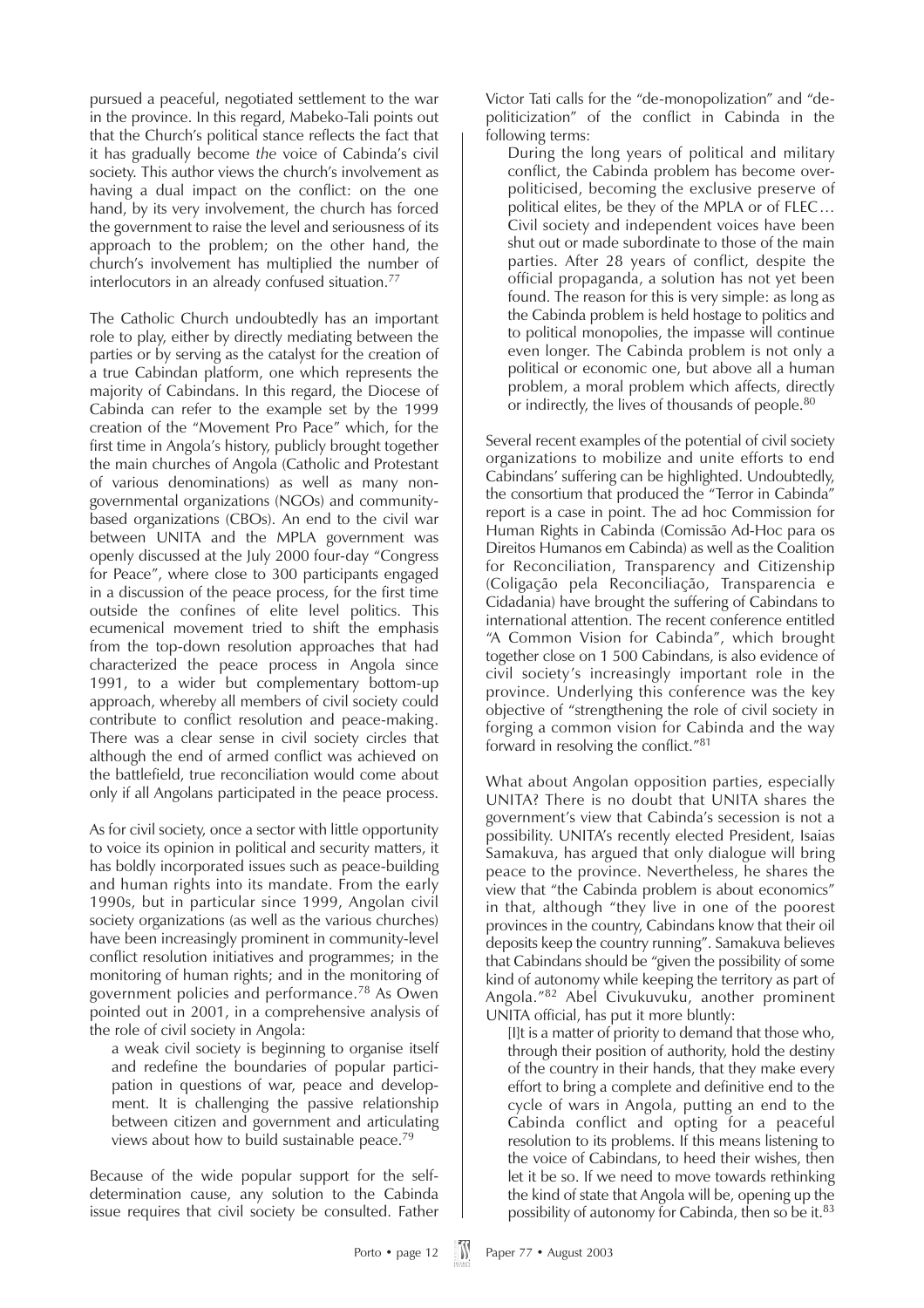Internationally, the separatists have often asked the Portuguese government to intervene in the situation. In fact, the kidnapping of several Portuguese workers in the enclave during 1999 and 2000 by both the FLEC-FAC and FLEC-R had precisely the intention of forcing the Portuguese government to become involved in the Cabinda issue. This was made clear when FLEC-FAC released its last Portuguese hostage on 3 April 2001, and stated that "this was an act of good-will to show the Portuguese government our good intentions, and above all to clarify public opinion, nationally and internationally, that FLEC-FAC should not be labelled as a terrorist group which kidnaps and demands ransom."<sup>84</sup> On 24 September 2002, once again, the Portuguese government was challenged by the Political Bureau of the FLEC to "assume with courage a clear political position on the question of Cabinda."85 However, Lisbon has historically viewed Cabinda as an internal Angolan problem. This was clearly stated by Fernando Neves, Ambassador to Angola, on 27 March 2001.

#### **CONCLUSION: IS CABINDA A TEST CASE FOR ANGOLA'S FUTURE?**

It is widely believed that some kind of negotiated autonomy is the only solution to the conflict in Cabinda. However, this is easier said than done. Firstly, and on a substantive level, this requires that Cabindan separatists downgrade their demands for independence and agree to negotiate on some kind of autonomy. However, a negotiated settlement depends on the existence of legitimate and representative interlocutors, able to negotiate for and on behalf of Cabindans as a whole. Pinpointed by several analysts as the most serious obstacle to

the peaceful solution to the conflict, and one that has historically weakened the secessionist cause, this is a challenging problem for which there should be no pretension of a quick fix. This is largely because at the root of the inability of the various FLEC's factions to unite there are deep-seated disagreements, personal agendas, constituency pressure, historical animosities, and so forth. Observers have, for more than twenty years, recommended that FLEC unite so that it can strengthen its case and negotiate with Luanda. However, this has proved to be impossible and has, for the most part, been used by the government to delay negotiations.

Recommendations should therefore move beyond simply stating unity as an absolute necessity and critically inquire into the very reasons for its absence. The requirement for a legitimate and credible interlocutor does not (and should not) depend on the unification of Cabinda's secessionist movements. There are several other stakeholders, such as civil society organizations, the church and individual Cabindans,

Before any attempt at political negotiations takes place, military activity must stop.

who must be part of an enlarged and representative peace process. More important than engaging in the often turbulent domain of inter-party relations, support should be given to these other actors so that a civil society platform grows. The inclusion of various stakeholders in a negotiated settlement is necessary precisely because Cabindan secessionists do not agree on what is to be negotiated with the government. Several of these movements will not enter into a discussion unless government grants the enclave outright independence. However, there are many Cabindan voices that have publicly supported a solution based on the autonomy of the province, voices which, as previously discussed, are echoed by a vast number of mainland Angolan voices. The gradual development of a broad-based movement will undoubtedly serve as a gauge for the aims and objectives of all Cabindans (including the various FLEC factions).

Secondly, from the government side, a serious discussion around the parameters of provincial or regional autonomy must be undertaken. If the political resolution of the conflict in Cabinda entails the granting of special provisions and perhaps privileges,

other provinces will attempt to emulate the precedent set by Cabinda, at a time when the government of Angola is extending state administration to the whole of the country. While the current constitutional revision has fallen short of treating decentralization in any meaningful way, with the adoption of the somewhat fuzzy concept of 'deconcentration', the issue of local government (*poder local*) must be seriously considered. Judging by the protracted nature of the negotiations held in the National Assembly on the constitutional issue of decentralization and deconcentration, this will not be a straightforward

task. In this regard, Angola's constitutionalists could look into decentralization models in other African countries and perhaps move away from the Portuguese model, which bears little resemblance to the conditions pertaining in Angola. Examples such as Mozambique, which will hold its second municipal elections during November 2003, should be carefully examined. Paramount among the various issues relating to 'local governance' is the election of provincial governors, a bold step which has yet to be implemented in Mozambique and Angola, but that will surely emerge in the medium term in both countries. As a result, the government of Angola will have to consider Cabinda's autonomy in the context of the whole country.

On the ground, and before any attempt at political negotiations takes place, military activity must stop. Moreover, although the war seems to a large extent over, there is no official ceasefire between the government and any of the belligerents. And, here too, a parallel can be drawn from the end of war in the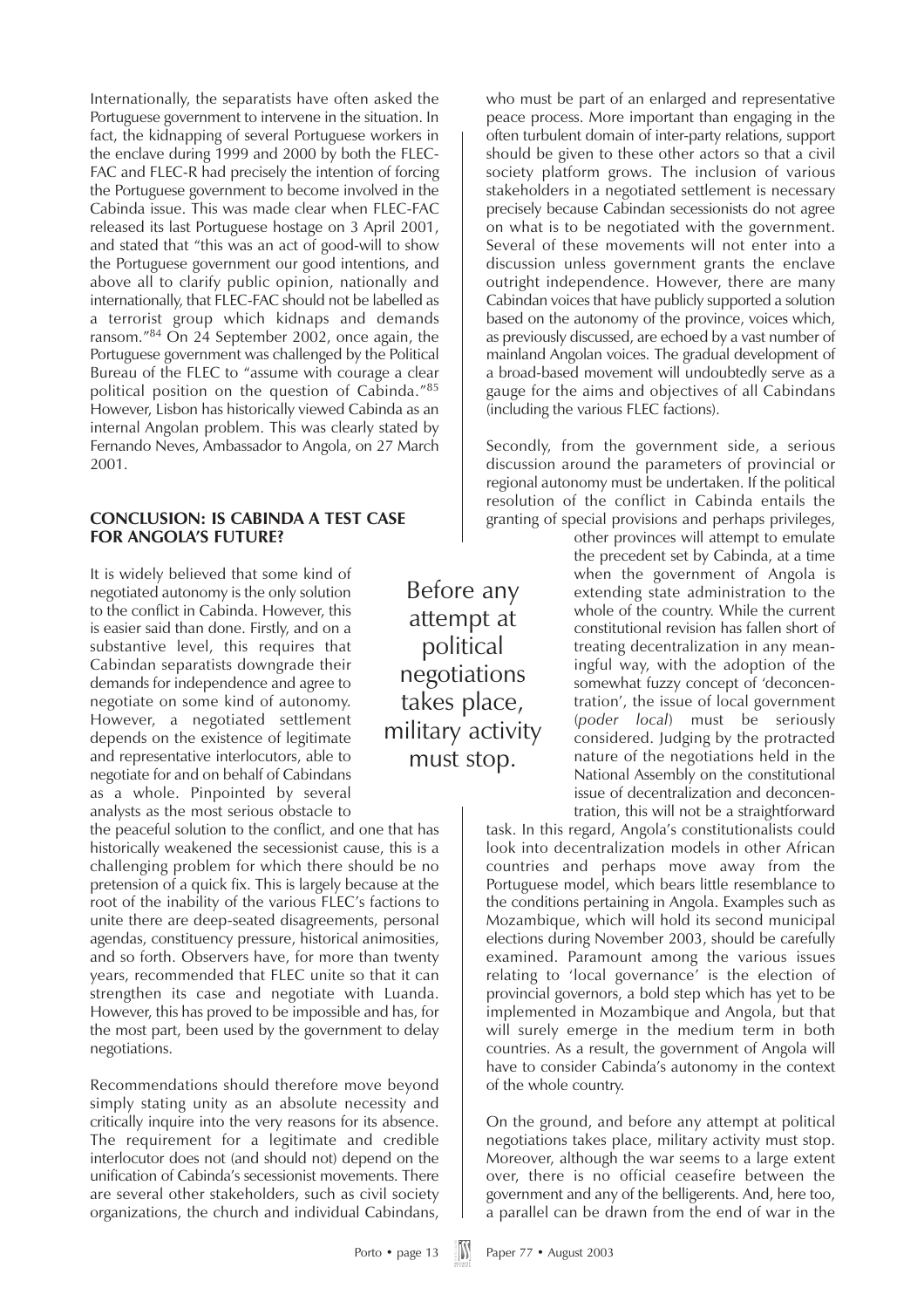mainland. The various belligerent factions of the FLEC are, as UNITA was at the end of the civil war, largely destroyed and unable to resume military activity. The military leaders of the FAA and all FLEC factions should enter into exploratory contacts, following the example of the Luena negotiations. This would build confidence at the military level and possibly open the way for the negotiation of ceasefire and disengagement agreements with all warring factions.

Such a pre-negotiation approach to the military aspects of the conflict could be mirrored at other levels, such as the political and civil society levels in Cabinda. Because political issues will inevitably form the backbone of each party's demands, and these are, at the moment, expressed in maximalist (zero-sum) terms, there is a need for all parties to engage in a process that will not escalate animosity, but will develop confidencebuilding and *rapprochement*. If such pre-negotiations are kept out of the public eye, such an approach could decrease the pressure on all stakeholders involved, enabling the various parties involved to move from total incompatibility to a process of dialogue.

More importantly, the cessation of hostilities would allow for the flow of much-needed humanitarian assistance into the province, opening the way for the various organizations of the United Nations system with a presence in Angola to increase their assistance to civilians facing hunger, disease, trauma and loss of livelihood. In addition, the presence of international and non-governmental organizations in the province would guarantee some kind of monitoring of human rights violations on the part of all involved, providing a degree of security to Cabinda's population. In all these areas, the humanitarian community in Angola has considerable experience which can be replicated in the province.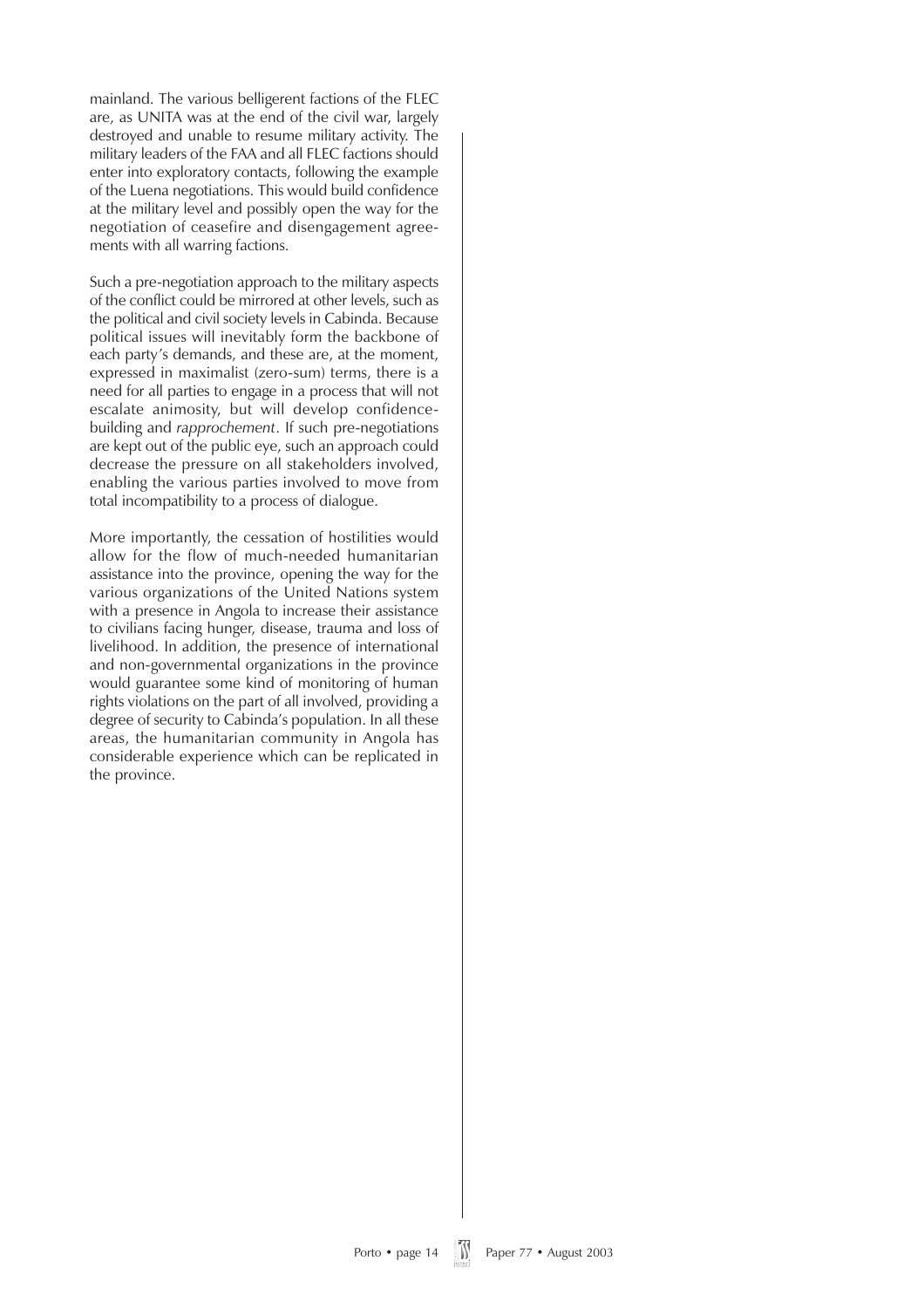#### **ENDNOTES**

- 1 Angola Press Agency, statement issued by the Government of Angola on the occasion of the Fourth April celebrations, 3 April 2003.
- 2 N'Zita Henriques Tiago, FLEC-FAC President, as cited by the Portuguese News Network (PNN), 21 April 2003. <http://www.jornaldigital.com>
- 3 J Matloff, *Fragments of a forgotten war*, Fergal Keane, Penguin, South Africa, 1997.
- 4 BBC Monitoring Africa, 4 April 2003. Source: Radio Ecclesia text website, 3 April 2003.
- 5 Economist Intelligence Unit, *Angola Country Report*, November 2002.
- 6 Africa Analysis, 15 April 2003. Also reported by the *Los Angeles Times* on 17 March 2003.
- 7 This was confirmed by FLEC-FAC representatives in Lisbon to the Associated Press on 30 October 2002.
- 8 BBC Monitoring Africa, op cit.
- 9 Angola Press Agency, 8 June 2003. According to the press release, "the six include the head of Military Counter-Intelligence Department, Jorge Gomes Macaia; the Director for Staff Training and Central Committee member Zeferino Conde Mabiala and the Logistics Secretary, Joaquim de Almeida Jimmy." The FLEC-FAC officials said that their decision to quit was motivated by the "immense difficulties" FLEC-FAC is going through.
- 10 These included a B-3 cannon; AKM-37 and G-3 assault rifles; anti-personnel landmines and other explosives. Xinhua News Agency, 2 January 2003.
- 11 BBC Monitoring Africa, 27 February 2003. Broadcast by Radio Nacional de Angola, 26 February 2003.
- 12 *Los Angeles Times*, 17 March 2003.
- 13 Agência de Notícias de Portugal (LUSA), 19 January 2003.
- 14 Amnesty International, *Amnesty International Report 2003*, Angola entry, Amnesty International Publications, 2003, <www.amnesty.org>
- 15 Comissão Ad-Hoc para os Direitos Humanos em Cabinda (Coligação pela Reconciliação, Transparencia e Cidadania), Terror em Cabinda. 1o Relatorio sobre a Situacao dos Direitos Humanos em Cabinda, 10 December 2002.
- 16 Ibid.
- 17 On 6 March 2003, a FLEC-FAC communiqué accused the FAA of destroying 15 villages in the region of Alto Sundi in the north of Cabinda as well as causing 7,000 families to flee to the DRC (Maduda) and Congo-Brazzaville (Kimongo). The communiqué also claimed that civilians had uncovered seven communal burial sites in Necuto, Buco-Zau and Belize. PNN, 6 March 2003. <http://www.jornaldigital.com>
- 18 See Comissão Ad-Hoc para os Direitos Humanos em Cabinda (Coligação pela Reconciliação, Transparencia e Cidadania), Terror em Cabinda. 1o Relatorio sobre a Situacao dos Direitos Humanos em Cabinda, 10 December 2002.
- 19 Radio Ecclesia Website (12 April 2003), cited on BBC Monitoring Africa, 14 April 2003.
- 20 See in this regard Radio Ecclesia Website, *Jornal O Apostolado*, 9 May 2003.
- 21 The author says that: AEntre recrudescence de la guerrilla independentiste et prise en otage de travailleurs etrangers, la question cabindaise a pris ces derniers temps des contours autant politiques que militaries, sans nul doute les plus significatifs depuis la fin des annes 1970.+ J-M Mabeko-Tali, *La question de Cabinda. Separatismes eclates, habilites luandaises et conflits en Afrique centrale*, Lusotopie, 2001, p 49.
- 22 Fuelling poverty: oil, war and corruption, *Christian Aid* May 2003, p 21. <www.christian-aid.org.uk/>
- 23 All the President's men, *Global Witness* March 2002, pp 33–35.
- 24 Fuelling poverty: oil, war and corruption, op cit, p 22.
- 25 J-M Mabeko-Tali, op cit, p 51.
- 26 *ProQuest Information and Learning*, 1 March 2002.
- 27 *Los Angeles Times*, op cit.
- 28 Ibid. p 57.
- 29 FLEC has historically considered its own creation as a front as demonstrating the different nature of Cabinda's liberation strategy. The fact that it was able to unite is contrasted with the inability of the MPLA, UNITA and the FNLA to do the same thing. (See for example a study commissioned by FLEC and published in 1977, *A Independencia de Cabinda'*, Queluz, Edicao Literal, 1977. For excerpts from the book visit: http://www.angelfire. com/pq/unica/cabinda\_a\_independencia.htm). Readers should bear in mind, however, that both the MPLA and the FNLA were formed as a result of the merging of smaller organisations.
- 30 The FNLA (National Front for the Liberation of Angola) had been created on 27 March 1962.
- 31 The FNLA had been able to obtain the OAU's recognition and support (albeit momentarily) in 1963. This was following the OAU's African Liberation Committee recommendation to the Council of Ministers in Dakar that the FNLA's Revolutionary Government of Angola in Exile (GRAE) be recognised as the sole legitimate organisation fighting for Angolan national selfdetermination, and that all funds destined for the support of the nationalist movements in Angola be directed exclusively towards Holden Roberto's government in exile. In Dakar in August 1963, the OAU's Council accepted these recommendations and recognised the GRAE as the sole representative of Angolan nationalism.
- 32 See in this regard J-M Mabeko-Tali, op cit, p 53.
- 33 Ibid, p 59.
- 34 Ibid. p 54.
- 35 In addition, Sir Nigel Rodley says that "the methods used were said to include the following: punching and kicking, as well as beatings with a truncheon or a machete, bullets fired into the limbs, or electric shocks and bayonets pointed at the throat. There had reportedly been no official inquiry as yet concerning those allegations of torture, and no charges had been brought against persons suspected of having committed the offences. Furthermore, the Government was believed to have taken no action so far to prevent or put an end to such practices." United Nations Economic and Social Council, Commission on Human Rights. Report of the Special Rapporteur, Sir Nigel S, Rodley, submitted pursuant to Commission on Human Rights resolution 1998/38. Fiftyfifth session, E/CN.4/1999/61, 12 January 1999.
- 36 See FLEC-FAC website at <www.cabinda.net/start.htm>
- 37 See <www.cabinda.net/Cabinda4.html>
- 38 LUSA, 26 April 2003.
- 39 PNN, 3 May 2003. <http://www.jornaldigital.com**>**
- 40 World Market Research Centre, Daily analysis, 25 April 2003.
- 41 Text of a commentary aired on "Hora Certa" broadcast by the government's radio on 20 March 2003. BBC Monitoring Africa, op cit, 21 March 2003.
- 42 R Tati, "Cabinda: a civil society testimony", communication presented at the Conference: *Listening to Cabinda*, Instituto Amaro da Costa B IDL. Father Raúl Tati is Vicar-General of the Diocese of Cabinda.
- 43 Angola Press Agency, 11 May 2003.
- 44 Angola Press Agency, 9 May 2003.
- 45 <www.cabinda.net/start.htm>
- 46 J-M Mabeko-Tali, op cit, p 57.
- 47 RTP International, 18 March 2001.
- 48 Nevertheless, there are clues to the identity of the author of the above book. Unconfirmed reports point to the 23 December 1999 FLEC-FAC's launch of an international legal offensive against the annexation of Cabinda by Angola, which was led by the French lawyer Jean-Marc Varaut.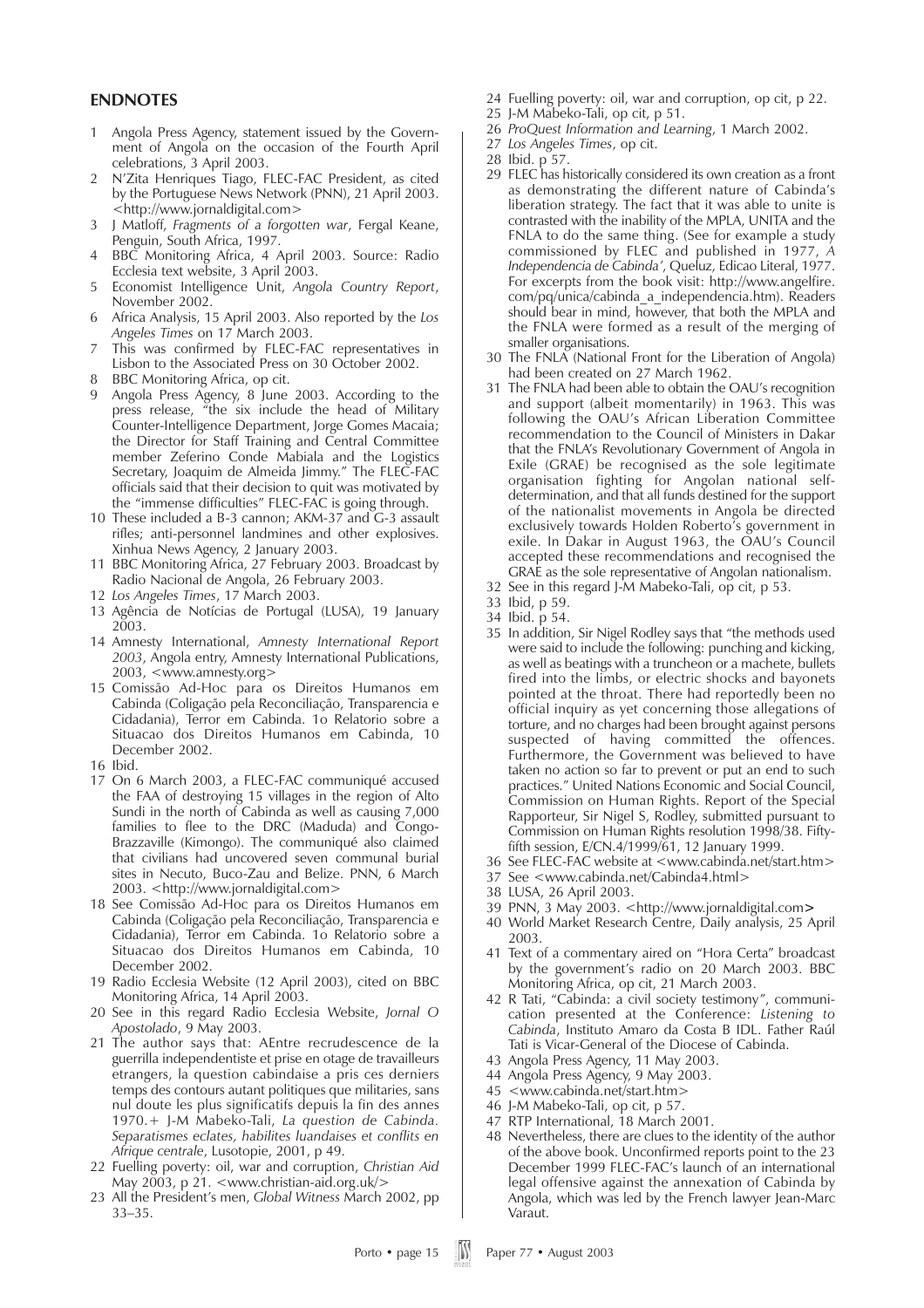- 49 As Paulo de Carvalho points out, in an article in *Diario Economico* dated 6 April 2001, "the reasons invoked by the FLEC (which resulted from the fusion of the MLEC, CAUNC and ALLIAMA in 1963) and more recently by the FLEC-R are the following: a)ethno-linguistic reasons, according to which the population of Cabinda is different from the populations of the rest of Angola, on the basis of which they justify claims to a different nationality; b) reasons of a geographical nature, based on the fact that there is a geographical separation, with a sling of Congolese territory separating Cabinda from the rest of Angola; c) reasons of a historical nature, mainly in reference to the Treaty of Simulambuco, signed in 1885 between Cabindans and Portuguese, under which the latter become a Portuguese protectorate; and d) the right of peoples to self-determination, which is internationally recognised."
- 50 The treaty of Simulanbuco, of 1 February 1885, effectively replaced two previous treaties: the Treaty of Chinfuma of 29 September 1883 and the Treaty of Chicamba, of 20 December 1884. See in this regard *A Independencia de Cabinda, Queluz, Edicao Literal*, 1977. For an online Portuguese version of the Treaty of Simulanbuco, visit <www.angelfire.com/pq/unica/causa real\_simulambuco.htm>
- 51 According to the preamble to the treaty, "we, the undersigned, princes and governors of Cabinda, aware that a conference of ambassadors of different powers in Europe is resolving issues which directly relate to territories in the western coast of Africa, and as a consequence of the destinies of its peoples, and benefiting from the presence in this port of the Portuguese corvette Rainha de Portugal, in our name and those of the people we govern, request its commander, as a representative of the Government of its Majesty, to agree on a treaty that will place us as a protectorate of Portugal, where we will become, de facto, subjects of the Portuguese crown". See </www.angelfire.com/pq/unica/ causa\_real\_simulambuco.htm>
- 52 *A Independencia de Cabinda*, Queluz, Edicao Literal, 1977. For excerpts of the book, visit <www.angelfire. com/pq/unica/cabinda\_a\_independencia.htm>
- 53 Ibid. Preface.
- 54 In this regard, see Paulo de Carvalho's full article in *Diario Economico*, 6 April 2001.
- 55 T Pasipanodya, Report of the Conference on "A Common Vision for Cabinda", Centro Cultural Chiloango, Cabinda, July 8–9,2003, Open Society Foundation, Angola.
- 56 Ibid. p 4.
- 57 BBC Monitoring Africa, 5 March 2003. Text of a report by Angolan News Agency.
- 58 Paulo de Carvalho, op cit.
- 59 J-M Mabeko-Tali, op cit. p 58.
- 60 Ibid. p 59.
- 61 Ibid. p 62.
- 62 More importantly, Mabeko-Tali (ibid. p 49) considers that at no time in its history has the independence movement been so fractured, in that "jamais il n'a ete tant fractionne et affaibli par de nombreaux ralliements a la these defendue par le government quant au statut futur de Cabinda."
- 63 R Tati, op cit.
- 64 IRIN, 22 October 2002.
- 65 Economist Intelligence Unit, *Angola Country Report* November 2002, p 13.
- 66 Francoise Xavier Builo, representative in the Netherlands of FLEC-FAC.
- 67 J-M Mabeko-Tali, op cit, p 50.
- 68 See in this regard, *Angola Peace Monitor* 6(2), 29 February 1996, and  $9(2)$ , 27 May 1996, published by Action for Southern Africa (ACTSA) on behalf of the Angola Emergency Campaign, <www.africaaction.org/docs96/> and <www.actsa.org/Angola/apm/apm0209.html> respectively.
- 69 See BBC Monitoring Africa, 21 September 2002. Reported in the RDP Africa website, 20 September 2002.
- 70 PNN, 2 May 2003.
- 71 BBC Monitoring Africa, 25 March 2003. Text of a report by Radio France Internationale, 21 March 2003.
- 72 United Nations Integrated Regional Information Network, 7 April 2003, <www.irinnews.org/>
- 73 PNN, 21 April 2003.
- 74 See, for example, LUSA, 11 September 2002.
- 75 For some of the consequences of this meeting, refer to J-M Mabeko-Tali, op cit, pp 55, 56.
- 76 See, for example, Diocese de Cabinda, Chancelaria Diocesana, Relatorio sobre a violacao dos direitos humanos em Cabinda, 11 October 1992 as quoted in J-M Mabeko-Tali, op cit. p 51.
- 77 J-M Mabeko-Tali, op cit. p 51.
- 78 See, for example, the work of Development Workshop in Huambo Province, or the work of ADRA/ACORD in the Gambos municipality, Huila Province.
- 79 N Owen, Peace-building and civil society in Angola: a role for the international community. Department for International Development and Foreign and Commonwealth Office, October 2001, p 3. That in a recent article exploring the possible roles of civil society Guilherme Santos defines civil society as "a variety of organisations with different interests and diverse cultural, religious and organisational agendas in *relation to peace*, to development, to relations with the state and other institutions" is confirmation of the general acceptance of the political role it may play. Santos includes in his definition informal groups, churches and religious organisations working directly towards peace and national reconciliation as well as humanitarian assistance organisations and those working for the promotion of human rights; NGOs, business associations, professions and unions, the media and grassroots organisations; and, finally, the informal sector. G Santos, The role civil society can play in the aftermath of conflict', *South African Journal of International Affairs*, 9(2), Winter 2002, p 45.
- 80 R Tati, op cit.
- 81 T Pasipanodya, op cit.
- 82 IRIN, 6 March 2003.
- 83 IRIN, 22 October 2002.
- 84 Declarations of Liberal Nuno, FLEC-FAC spokesperson in Lisbon. Reuters, 17 April 2001.
- 85 PNN, 24 September 2002.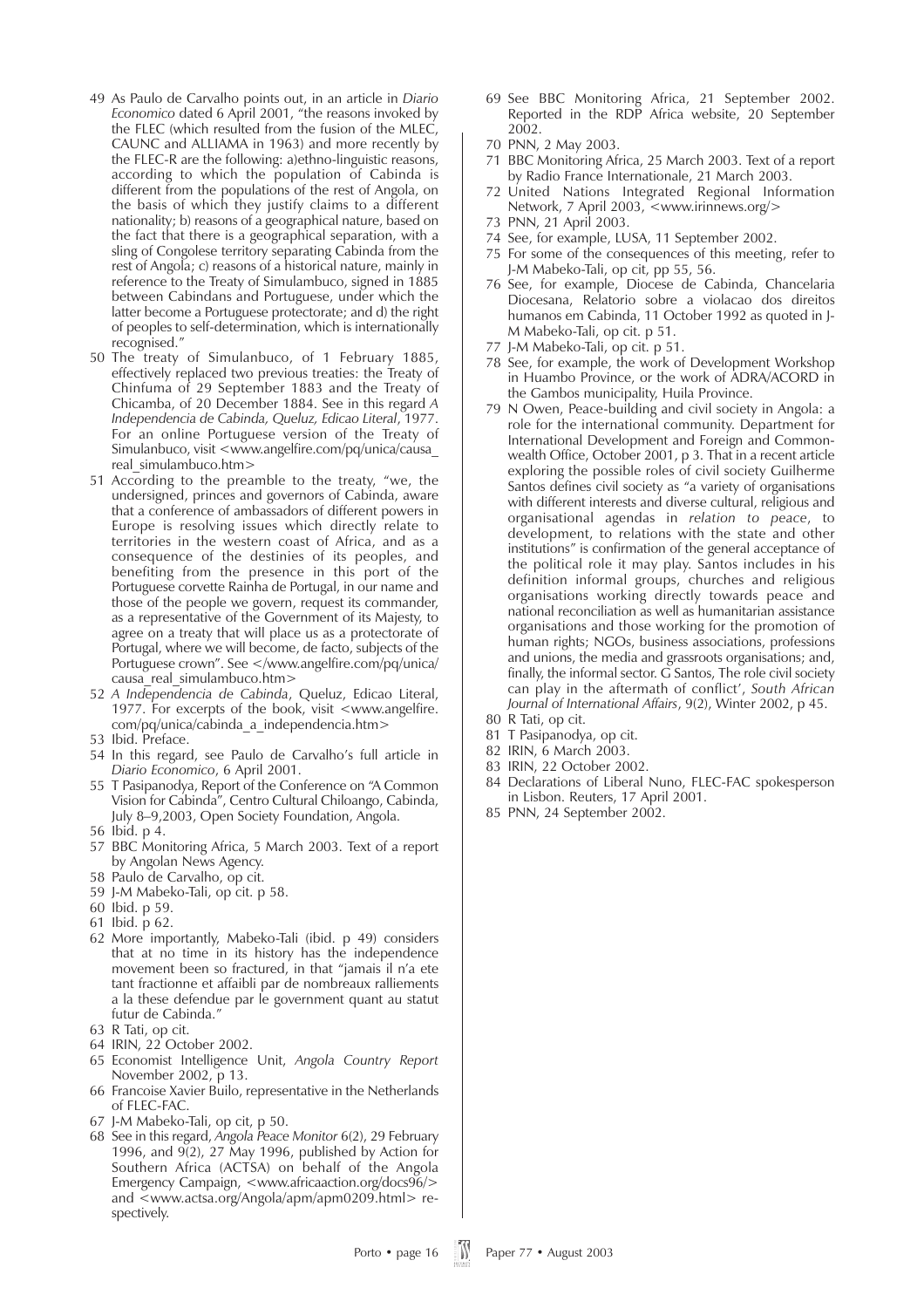### **SUBSCRIPTIONS TO ISS PUBLICATIONS**

If you would like to subscribe to the *African Security Review* or comprehensively to all ISS publications, please complete the form below, and return it together with a cheque or a postal/money order for the correct amount made payable to the:

**Institute for Security Studies** (marked not transferable)

**ISS Publication Subscriptions, P O Box 1787, Brooklyn Square, 0075, Pretoria, South Africa**

Please note that credit card payments are welcomed.

ISS contact details: (Tel) +27 12 346 9500, (Fax) +27 12 460 0998, Email: iss@iss.co.za

| PERSONAL DETAILS |  |
|------------------|--|
|                  |  |
|                  |  |
|                  |  |
|                  |  |
|                  |  |
|                  |  |
|                  |  |
|                  |  |
|                  |  |
|                  |  |

| <b>SUBSCRIPTION CHOICE</b>                                                                          | Please mark clearly | Indicate cost |
|-----------------------------------------------------------------------------------------------------|---------------------|---------------|
| African Security Review only<br>4 issues per year                                                   |                     |               |
| ISS Monographs only<br>Minimum 12 per year                                                          |                     |               |
| ISS Papers only<br>Minimum 8 per year                                                               |                     |               |
| Comprehensive subscription<br>African Security Review, Monographs,<br>Papers and SA Crime Quarterly |                     |               |
|                                                                                                     | TOTAL.              |               |

| <b>ISS Publication subscription rates 2003</b>    |                                                                      |                      |  |  |
|---------------------------------------------------|----------------------------------------------------------------------|----------------------|--|--|
| South Africa                                      | African countries*                                                   | <b>International</b> |  |  |
|                                                   | AFRICAN SECURITY REVIEW SUBSCRIPTION - 4 issues per year             |                      |  |  |
| R <sub>140.00</sub>                               | US\$32.00                                                            | <b>US\$48.00</b>     |  |  |
| ISS MONOGRAPHS SUBSCRIPTION - minimum 12 per year |                                                                      |                      |  |  |
| R <sub>300.00</sub>                               | US\$60.00                                                            | US\$84.00            |  |  |
| ISS PAPERS SUBSCRIPTION - minimum 8 per year      |                                                                      |                      |  |  |
| R <sub>120.00</sub>                               | US\$24.00                                                            | US\$32.00            |  |  |
|                                                   | SA CRIME QUARTERLY - 4 issues per year                               |                      |  |  |
| R <sub>190.00</sub>                               | US\$38.00                                                            | US\$54.00            |  |  |
| <b>ISS COMPREHENSIVE SUBSCRIPTION</b>             |                                                                      |                      |  |  |
|                                                   | (African Security Review; Monographs; Papers and SA Crime Quarterly) |                      |  |  |
| R <sub>750.00</sub>                               | US\$154.00                                                           | US\$218.00           |  |  |

\* Angola; Botswana; Burundi; Comores; Congo-Brazzaville; Democratic Rep of Congo; Gabon; Kenya; Lesotho; Madagascar; Malawi; Mauritius; Mozambique; Namibia; Reunion; Rwanda; Seychelle; Swaziland; Tanzania; Uganda; Zambia; Zimbabwe (formerly African Postal Union countries)